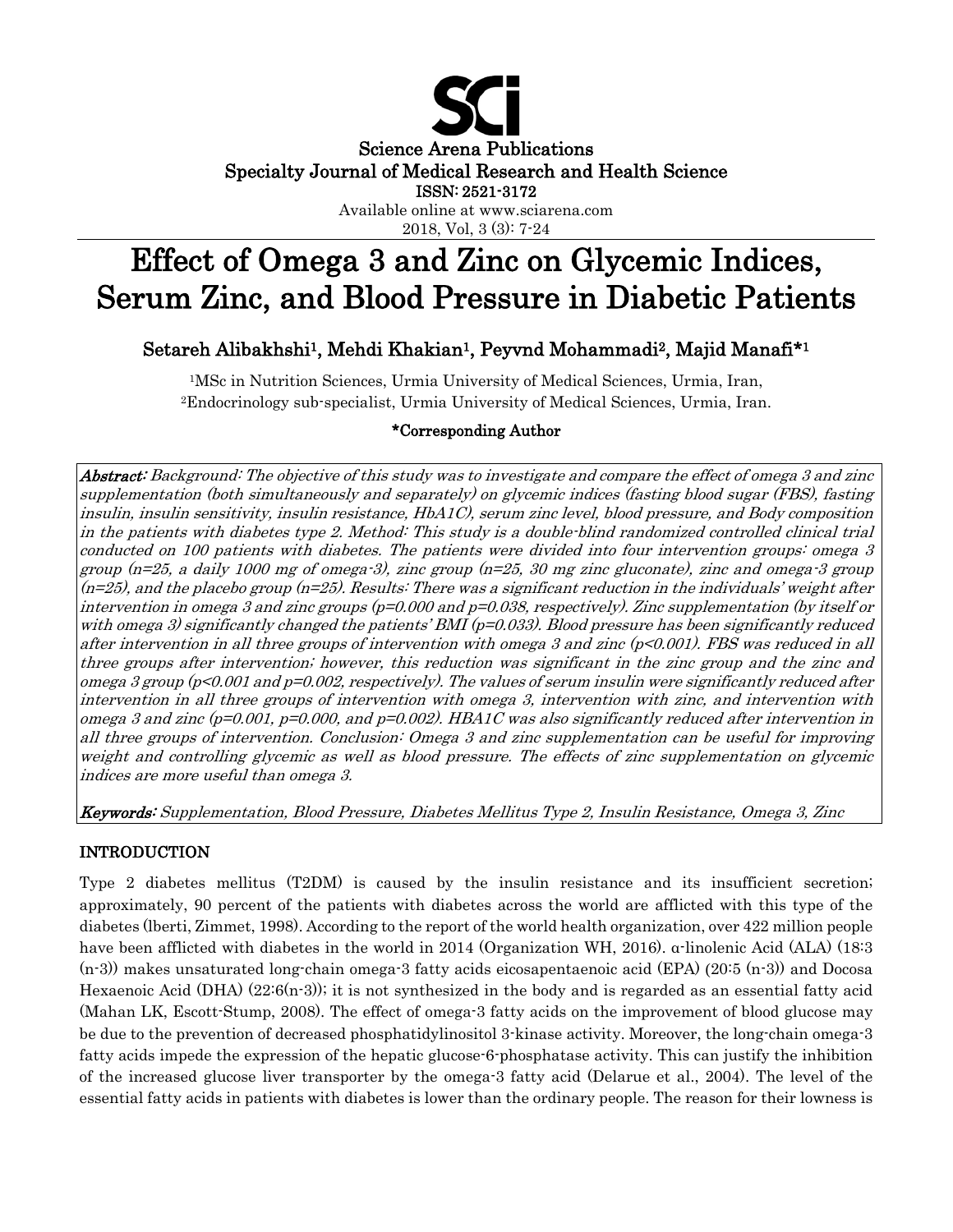not clear; however, some researchers claim that patients with diabetes have a lower ability to convert ALA to EPA and DHA, Toorang et al. (2009) conducted a study in Iran and indicated that omega-3 fatty acids supplementation were used for 8 weeks that led to the improvement of blood glucose and HbA1C in the people T2DM. However, Sirtoria et al. (1997) conducted a study in Italy and indicated that daily supplementation of omega-3 for 8 weeks did not have a significant effect on HbA1C and FBS. Therefore, the results of the studies are still contradictory. Zinc is an essential element that has been used in the structure of more than 300 metalloenzymes; it plays a role in most of the major metabolic paths such as the metabolism of fat, protein, and carbohydrate (Coleman, 1992). The zinc level is low in the individuals with diabetes type 2. It can be due to the increased diuresis and zinc removal. Besides, the shortage of zinc in the people with diabetes leads to diabetesrelated complications (micro and macro vascular); it is caused by decreased enzymes which are dependent on zinc as well as the increased oxidative stress. A recent study showed that the existence of zinc in the beta cells in the pancreas change the insulin monomers into a dimeric form and this form can be either stored or secreted as crystal (Rahimi et al., 2008). Sun et al. (2009) conducted a study in America and showed that zinc can have useful effects on delaying the affliction with diabetes. However, the results of the studies are still contradictory such that Roshanravan (2015) conducted a study in Iran and showed that zinc supplementation does not significantly increase sensitivity to insulin in the patients with diabetes. Clinical studies show that taking omega-3 fatty acids may reduce the blood pressure of people with high blood pressure and patients with other risk factors for cardiovascular diseases such as overweight, hyperlipidemia, diabetes, or hemodialysis patients (Cabo et al., 2012). Blood pressure is defined as systolic blood pressure greater than 140 mmHg and diastolic blood pressure greater than 90 mmHg. Eric et al. In 2002, an Eric et al study conducted with the aim of affecting fish oil on blood pressure showed that daily intake of 3 grams of oil Fish can significantly reduce systolic and diastolic blood pressure in the elderly and people with hypertension (Geleijnse et al., 2002). While in another study aimed at the effect of omega-3 fatty acids on blood pressure, there was no significant relationship between omega-3 and low blood pressure (Sarafrazi et al., 2002). A meta-analysis showed that consumption of omega-3 fatty acids could significantly reduce blood pressure in people with hypertension (Morris et al., 1993). These differences can be due to the amount of fatty acids consumed, the size of the samples, and whether or not they are affected by blood pressure. According to studies, omega-3 fatty acids have low and dose-dependent effects on blood pressure (Howe, 1997). However, due to high doses to lower blood pressure and effectiveness, increasing omega-3 fatty acids has a limited role in managing high blood pressure (Mori et al., 2000). Reducing serum zinc can also play a significant role in increasing blood pressure such that in the study of Afkhami, zinc supplementation in diabetics has been shown to reduce systolic blood pressure (Afkhami-Ardekani et al., 2008). On the other hand, studies have shown that zinc plays a role in regulating blood pressure and pathogenesis of hypertension ( Harlan et al., 1985; Frithz, Ronquist, 1979). Another risk factor for increasing insulin resistance and glucose is obesity such that visceral fat decreases insulin release from liver deposits, increases glucose production, and reduces glucose consumption by muscle tissue (DeNino et al., 2001). Human and animal studies have shown that increased consumption of omega-3 fatty acids is associated with reduced body fat, but these studies are relatively low in humans. And in general, during short periods with small sample sizes, it is difficult to conclude. Omega-3 fatty acids, which have an effect on triglyceride levels and blood platelet activity, have been shown to improve body composition (Buckley, Howe, 2009). In the Rosado study in diabetic patients receiving 1.5 g of omega-3 supplementation, weight loss and waist to hip ratio decreased, while 2.5 mg omega-3 doses did not have a significant effect on body composition in diabetic patients (Crochemore et al., 2012). Studies have shown that zinc can play a key role in muscle building and the improvement of protein status in the body, as well as in people with zinc deficiency, the synthesis of protein in the muscle decreases. The Millward (1987) study showed that protein degradation in muscle occurs much faster and faster in mice that are deficient in their diet. But in a study by Kim in obese people, supplementation with zinc did not have a significant effect on the body composition (Kim, Lee, 2012). Zinc is acting as a cofactor in the activity of the desaturase enzyme (short chain fatty acids to DHA and EPA), thus decreasing serum levels of the enzyme and decreasing serum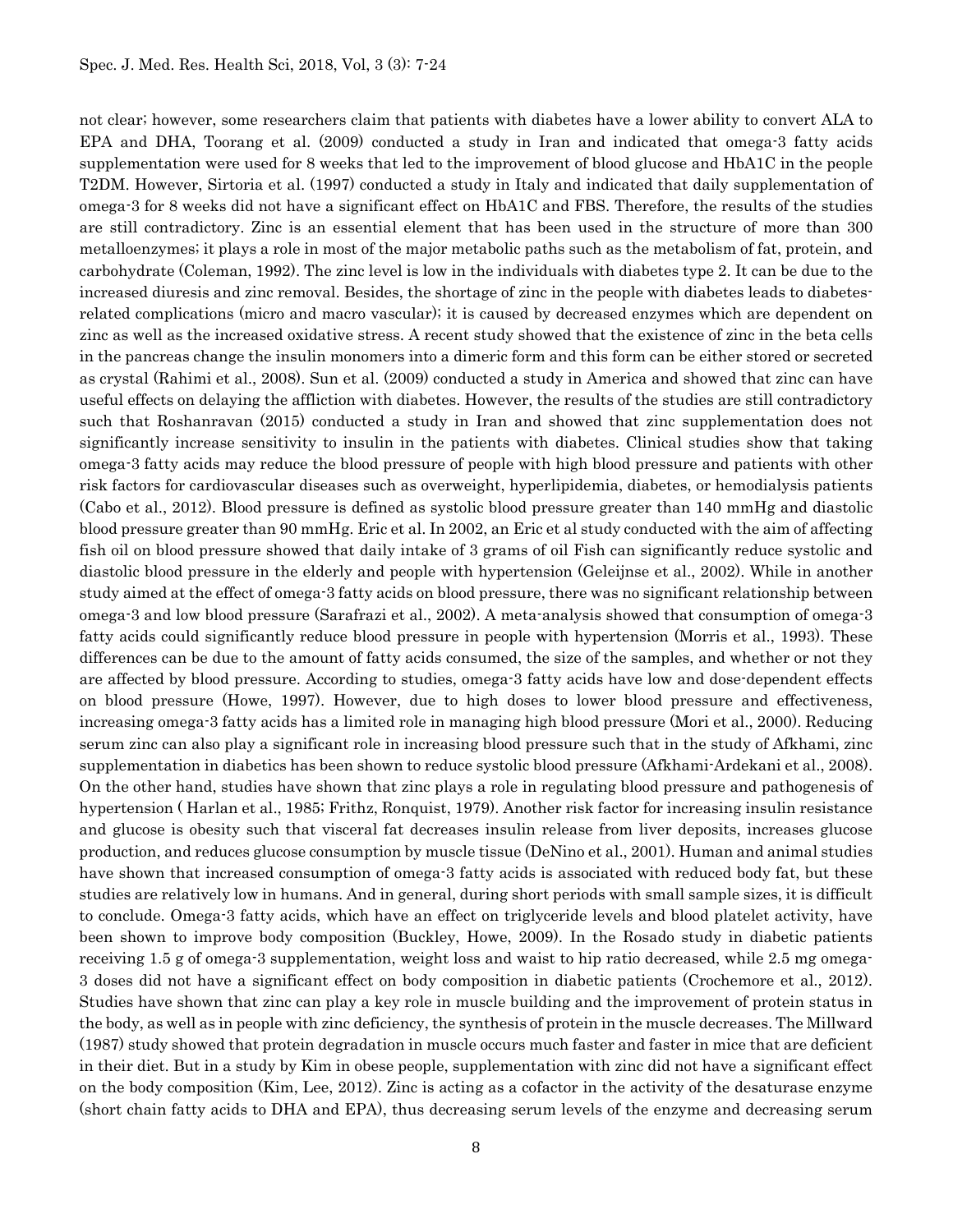EPA and DHA levels. However, no study has measured the effect of these two nutrients (omega-3 with fish and zinc) on complementary glycemic parameters in diabetic patients (Maes et al., 1999). Therefore, due to the controversy of the results of the studies, this study aimed to evaluate the effect of supplemental omega-3 and zinc on glycemic indexes, serum zinc level, blood pressure and body composition in patients with type 2 diabetes.

## Methods:

This study was a double-blind randomized controlled trial with the aim of evaluating and comparing the synergistic effects of omega-3 and zinc fatty acids on glycemic measures (fasting blood glucose, fasting insulin, insulin resistance, HbA1C), serum zinc level, and blood pressure and Body composition was performed in people with type 2 diabetes for 8 weeks. Following the necessary measures to implement a research project, such as obtaining a license from Urmia University of Medical Sciences and Health Services, and approval by the Code of Ethics of the University with the code (IR.UMSU.REC.1395.371). Registration of type 2 diabetic patients The Clinic of Endocrine Hospital of Imam Khomeini Hospital in Urmia with the criteria for entering the study was done. Subjects were then interviewed for the subjects eligible for the study, the objectives, importance of the study and the method of studying the study, and it was assured to patients that all the costs of the study were free and at the end of the study, the test results were provided. They were informed by written consenters and noted that if they did not want to cooperate during the study, they could be excluded from the study and any recorded information from the patients remained completely confidential. The willingness to co-operate with diabetic patients who have been at least two years old have been taking metformin or glibenclamide, taking ACE-I or calcium blocker drugs and ages 18 to 65 years old. Exit criteria included insulin injections, pregnancy and lactation, use of omega-3 and zinc supplements in the past three months, and allergies to fish and omega-3 families. The study was registered in the Iranian Center for Clinical Trials with IRCT20170214032571N9 code.

### Interventions**:**

Randomization was assigned to a random assignment list by a research team member as the only non-blind person. Other members of the research team (including team leader and study coordinator) as well as all participants participated in the random allocation of blind groups and remained blind until the end of the study. Finally, 83 patients (omega-3 group n=23, zinc group n=21, omega-3 and zinc group n=21, control group n=18) until the end of 2 months. Taking the supplements was done in the form of receiving omega-3 with lunch and zinc in the afternoon. The capsules used in the control group were similar to the capsule of the intervention groups in terms of shape and color. Supplements were provided to people at the beginning of each month in 30 packs, and they were contacted every two weeks once a week to better remember the use of supplements. In order to ensure the use of supplements by participants, in addition to the weekly phone call, all people were asked. On the 30th and 60th day after the intervention, go to Nourishment Clinic of Imam Khomeini Hospital in Urmia and send blank sheets of supplements.

#### Study measures:

A personal information questionnaire was used to collect demographic information. Waist circumference was measured by measuring the smallest environment between the chest and the umbilical cord using a non-elastic band measuring meter with a precision of 0.1 cm and the hip circumference of its broadest part with a precision of 0.1 cm. The body mass index was calculated by the formula, by dividing the weight (kg) into the square of the person's height (m²). Height, Weight, FFM, BFM, Visceral Fat (VFA), Waist to Hip ratio (WHR), Musculoskeletal Muscle (SMM), Soft Muscle Mass (SLM) Mineral Body, Inbody Score, Body Mass Index (PBF), muscle mass and total body water (TBW) were measured in all standard patients using BIA (In Body 770, Made in Korea). Blood pressure measurements were performed after 15 minutes of rest and in sitting position, lefthanded with a mercuric pressure gauge and placed under the caudate fittest for adults. The first heard the sound (Coretov's phase 1) was recorded as systolic pressure and the point of discontinuity (Corctov's Phase 5)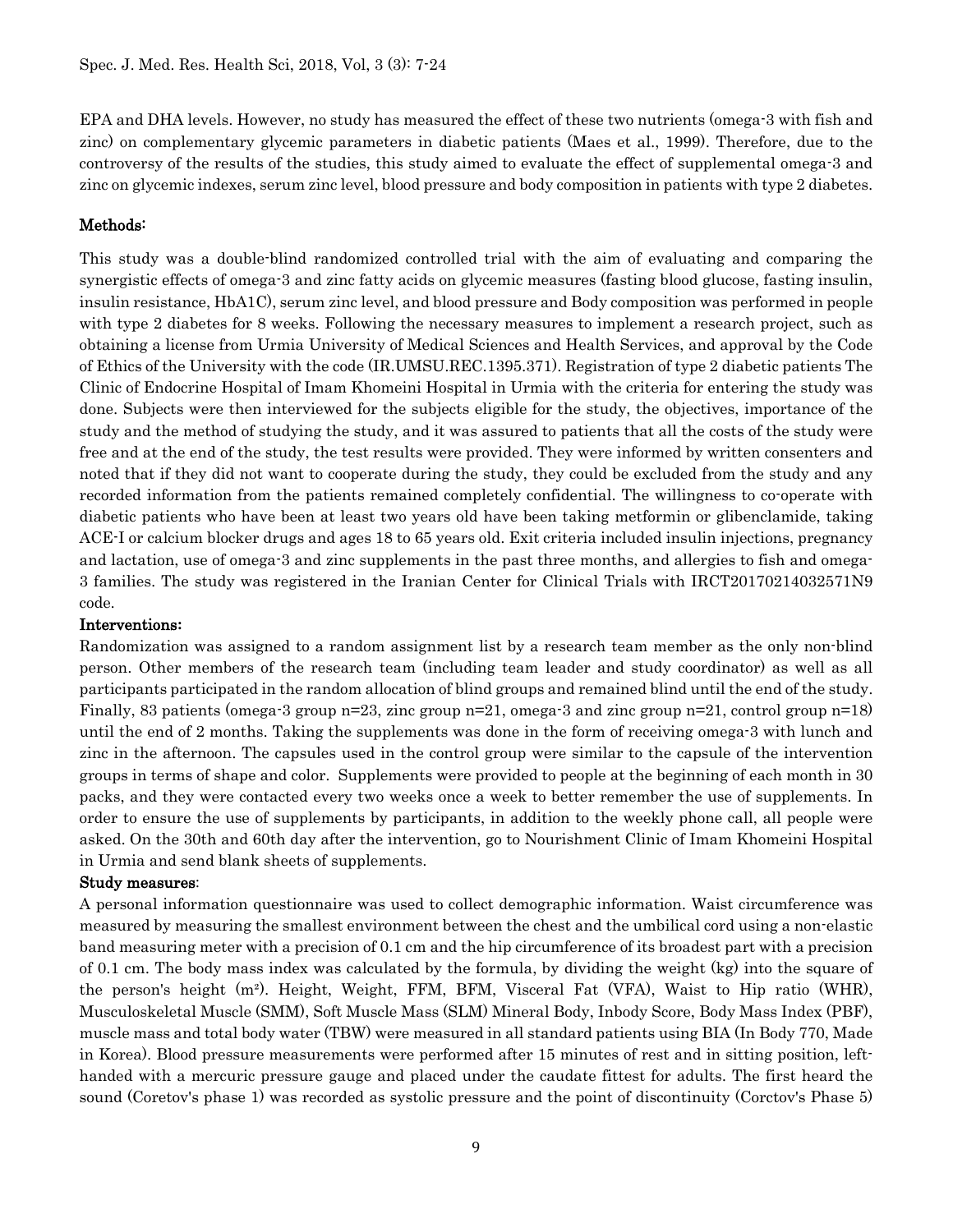as diastolic pressure. The MET (Metabolic Equivalent of Task) questionnaire was used to measure physical activity of individuals.

# Collection of dietary information**:**

To increase the coherence of the study, before the intervention, all subjects were asked not to change their diet and lifestyle during the intervention. Information on dietary changes during the study and the assessment of the amount of omega-3 and zinc in the food during the intervention by recalling 24-hour food in 3 days a week (two open days and one day off) in two steps at the beginning and the end of the evaluation study Became Diet information received through recall using N4 software version 2. 5,3 was evaluated.

# Blood collection**:**

Blood samples were collected from patients in sitting position and after 12 hours of fasting with a 5cc syringe and by a laboratory scientist. Samples of blood samples taken at a centrifuge machine were isolated at a rate of 3000 rpm for 15 minutes. The sera from the specimens were stored in 2 test tubes:

1 test tube containing serum prepared for testing glycemic indexes

2 test tubes containing serum prepared for measuring serum zinc level

Prepared serums were used to measure glycemic indices on the same day. Blood serums were poured into the test tubes to measure serum zinc level and stored with a paraffin of the lid and stored at -70 ° C until measured in a freezer.

Glycemic indexes including fasting blood glucose (kit Pars Test, Iran), fasting insulin concentration (kitspars test, Iran) were measured by ELISA method. To measure glycosylated hemoglobin (kitspars test, Iran), using the BT4500 device made in Italy, was used. HOMA-IR, which expresses the level of insulin resistance and betapancreatic cell function indirectly through fasting glucose and insulin levels, was derived from the formula:

HOMA-IR = (fasting serum glucose (mmol/L)  $\times$  fasting serum insulin ( $\mu$ IU/ml))/22.5

Measuring the QUICKI insulin sensitivity index was calculated from the following formula:

 $\text{QUICKI} = 1/ [\log (\text{fasting insulin}, \mu\text{U/ml}) + \log (\text{fasting glucose}, \text{mg/dI})]$ 

Measurement of serum zinc was performed using a colorimetric method, using the Al-Ayazidar apparatus and the German Zalib bio kits.

# Sample size and statistical analysis **:**

A total of 100 type-2 diabetic patients were randomly divided into four intervention and control group. In this study, a single-sample Kolmogorov-Smirnov test was used to check the normal distribution of data. In order to identify confounding variables, the literature review method was used and the four groups with Chi-square and Kruskal-Wallis single-valued tests were compared. The variables that were less than 0.25 were selected as confounding variables. Finally, the confounding variables used in multivariate statistical models were as follows:

Age, level of education, job, change in dietary energy, dietary fat change, dietary SFA changes, dietary PUFA changes, dietary MUFA changes, dietary fiber changes, and insoluble fiber changes. In addition, the ANOVA analysis model was used for multivariate modeling along with regulating the effect of variables. In all cases, the variable "the change over time" is considered. In order to investigate the main effects and mutual effects in the ANOVA analysis model (the main effect of omega-3 supplement, the main effect of Zn supplement and the mutual effect of omega-3 and Zn supplements), two separate models were used as follows:

Model 1: In this raw model, except for the base values of dependent variables, the effect of any of the confounding variables is not regulated.

Model 2: In this model, in addition to the base values of dependent variables, the effect of other confounding variables is also regulated.

The mean, standard deviations, median, inter-quartile domain and frequency distribution tables (abundance and percentage) have been used in order to describe the quantitative data for frequency data.

It should be noted that all stages of statistical analysis were performed using SPSS software version 22, under the significance level of 0.05.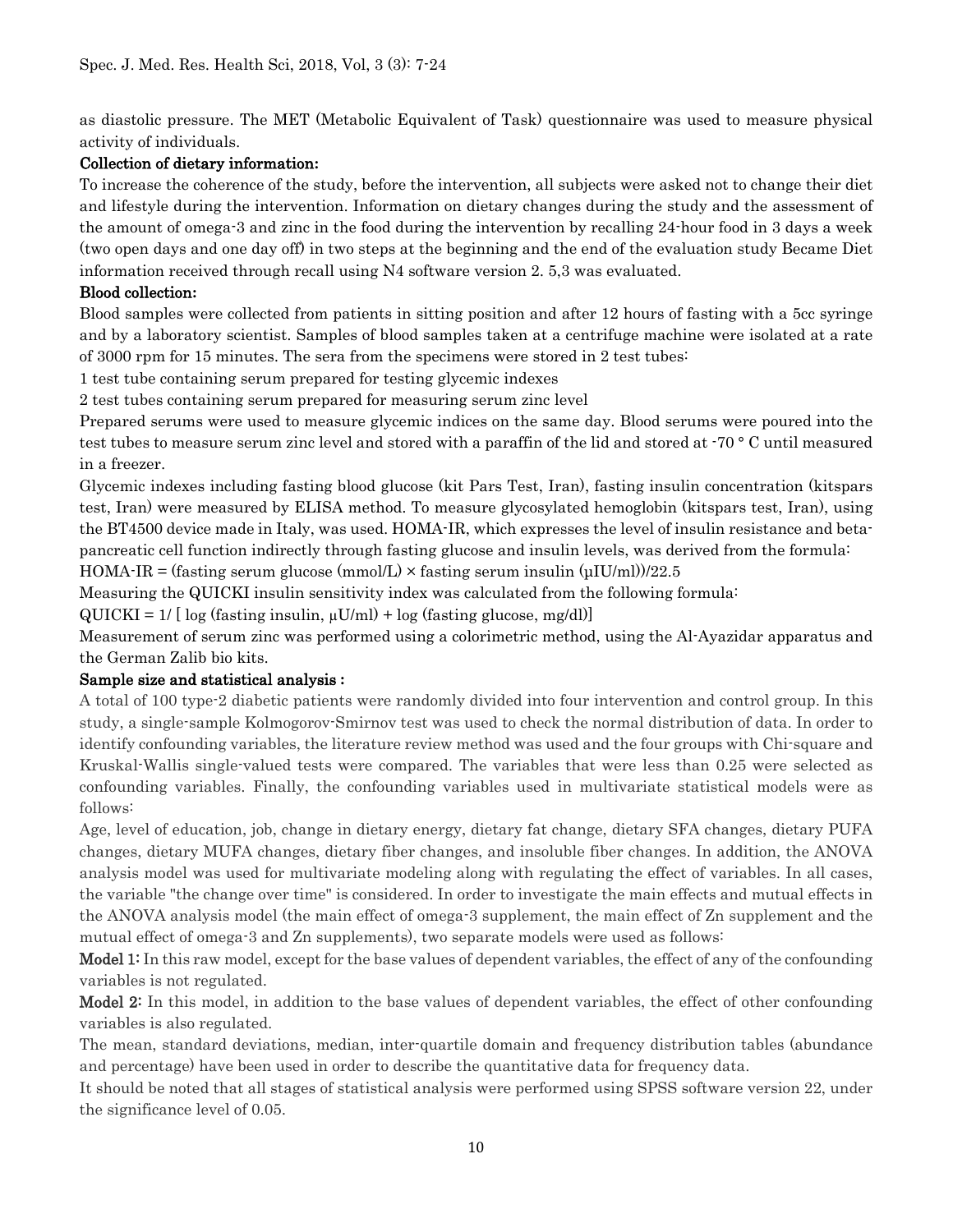## Results:

Of the 100 patients who participated in the study, 83 patients completed the intervention. In Table 1, some demographic variables are compared in four experimental groups. Kruskal-Wallis test showed that there was no significant difference between the four groups in terms of age, duration of disease and BMI (P <0.05); however, the difference between the groups was considerable in terms of age (P=0.089). In addition, the results of Chi-square test showed that there was no significant association between sex, education level, type of occupation of patients and place of residence and type of experimental group. However, the difference between groups was considerable in terms of level of education and the type of job (P=0.126, P=0.147).

|                                         | $\Box$                                        |                                |                |                    |                |           |
|-----------------------------------------|-----------------------------------------------|--------------------------------|----------------|--------------------|----------------|-----------|
|                                         |                                               |                                |                | Experimental group |                | P-value * |
| Variable                                | Category                                      | Omega-3                        | Zinc           | Omega-3 and zinc   | Control        |           |
| Age (year)                              |                                               | 58.0<br>$**(13.0)$             | $(8.0)$ 57.0   | $(7.0)$ 53.0       | $(8.0)$ 54.5   | 0.089     |
| Years of affliction<br>with the disease |                                               | (5.0) 5.0                      | $(2.0)$ 4.0    | $(3.0)$ 4.0        | $(2.0)$ 4.5    | 0.553     |
| $BMI$ (kg/m2)                           |                                               | $(34.34)$ 4.56 $(31.57)$ 3.88  |                | $(30.25)$ 4.34     | $(31.89)$ 4.27 | 0.319     |
| Gender                                  | Female                                        | ** $(52.2\%)$ 12 $(57.1\%)$ 12 |                | $(57.1\%) 12$      | $(61.1\%)$ 11  | 0.953     |
|                                         | Male                                          | $(47.8\%)$ 11                  | $(42.9\%)$ 9   | $(42.9\%)$ 9       | $(38.9\%)$ 7   |           |
|                                         | Illiterate                                    | $(8.7\%)$ 2                    | $(23.8\%)$ 5   | $(33.3\%)$ 7       | $(50.0\%)$ 9   |           |
|                                         | Educational level Elementary or junior school | $(39.1\%)$ 9                   | $(38.1\%)$ 8   | $(23.8\%)$ 5       | $(16.7\%)$ 3   | 0.126     |
|                                         | High school and above                         | $(52.2\%)$ 12                  | $(38.1\%)$ 8   | $(42.9\%)$ 9       | $(33.3\%)$ 6   |           |
|                                         | Housekeeper                                   | $(52.2\%)$ 12                  | $(57.1\%)$ 12  | $(57.1\%) 12$      | $(50.0\%)$ 9   |           |
| Job                                     | Retired                                       | $(39.1\%)$ 9                   | $(9.5\%)$ 2    | $(28.6\%)$ 6       | $(16.7\%)$ 3   | 0.147     |
|                                         | Other jobs                                    | $(8.7\%)$ 2                    | $(33.3\%)$ 7   | $(14.3\%)$ 3       | $(33.3\%)$ 6   |           |
|                                         | City                                          | $(95.7\%)$ 22                  | $(100.0\%)$ 21 | $(95.2\%) 20$      | $(94.4\%)$ 17  | 0.778     |
| Place of living                         | Village                                       | $(4.3\%)$ 1                    | $(0.0\%)$ 0    | $(4.8\%)$ 1        | $(5.6\%)$ 1    |           |

| Table 1. Comparison of the demographic and background variables of the patients with diabetes type 2 in the |
|-------------------------------------------------------------------------------------------------------------|
| groups receiving zinc and omega 3 supplementation                                                           |

\*Kruskal–Wallis test was used to compare quantitative variables in the groups and chi-square test was used to compare qualitative variables.

\*\*Median (interquartile range) was used to describe quantitative variables and frequency (percentage) was used to describe qualitative variables.

Table 2 shows the dietary intake of patients with type 2 diabetes in the four groups under study. The ANOVA analysis showed that there was a statistically significant difference between the four groups in terms of receiving SFA, PUFA, MUFA, dietary fiber and insoluble fiber (P <0.05).

Table 2. Comparison of the received amount of nutrition by the patients with diabetes type 2 in the groups receiving zinc and omega 3 supplementation

|         |             |                 |               |       |                      |                                         |                          | . .                |               |         |                  |                                  |                     |
|---------|-------------|-----------------|---------------|-------|----------------------|-----------------------------------------|--------------------------|--------------------|---------------|---------|------------------|----------------------------------|---------------------|
|         |             |                 |               |       |                      |                                         | Experimental group       |                    |               |         |                  |                                  |                     |
|         |             | Omega $3(n=23)$ |               |       | $\text{Zinc}$ (n=21) |                                         | Omega3 and zinc $(n=21)$ |                    |               |         | Control $(n=18)$ |                                  |                     |
|         |             |                 |               |       |                      | before After change before after change | <b>Before</b>            |                    |               |         |                  | after change Before after change | $\star$<br>$\Omega$ |
| ariable | ean±SI<br>↽ | $Mean + SD$     | $Mean \pm SI$ | Aean: | $Mean + SI$          | $Mean \pm SI$                           |                          | w<br>ä<br>$\omega$ | $Mean \pm SI$ | Mean±SI |                  |                                  |                     |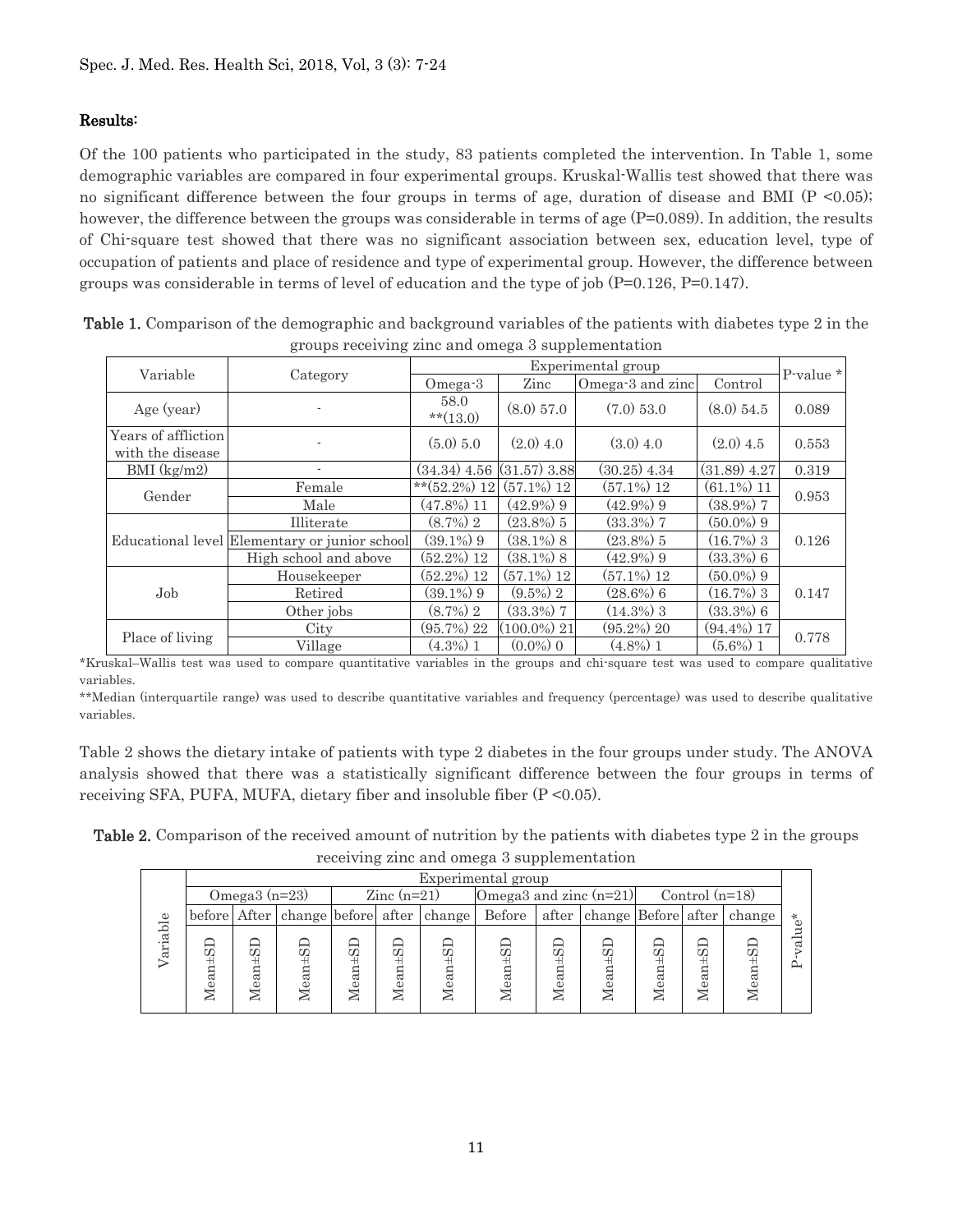| Energy (Kcal)                                                            | $3.21 + 229.1912$              | 53.78±178.1765     | $9.43 + 235 - 146$             | $6.85 + 427.1990$ | $9.66 + 286.1890$ | $6.19 \pm 365.100$            | $6.52 \pm 178.1882$ | $2.95 + 201.1841$ | $5.57 + 239 - 40$ | $6.27 + 223.1951$ | $4.11 \pm 151.1766$ | $1.16 + 237 - 185$ | 156.0   |
|--------------------------------------------------------------------------|--------------------------------|--------------------|--------------------------------|-------------------|-------------------|-------------------------------|---------------------|-------------------|-------------------|-------------------|---------------------|--------------------|---------|
| Protein $({\bf g}/{\bf d})$                                              | $9.36 + 13.68$                 | $2.33 + 11.69$     | $3.97 + 10.0$                  | $5.11 \pm 11.68$  | $6.55 + 12.67$    | 87.56±1.0                     | $1.08 + 11.69$      | $9.36 + 10.71$    | $1.28 + 11.2$     | $7.60 + 10.66$    | $4.14 + 9.70$       | $7.53 + 8.3$       | 638.0   |
| CHO $(g/d)$                                                              | $7.37 + 40.236$                | $4.42 + 43.231$    | $6.94 + 43.4$                  | $9.86 + 33.228$   | $8.58 + 40.238$   | $7.72 + 34.9$                 | $7.490 + 47.240$    | $5.43 + 37.244$   | $6.93 + 40.3$     | $5.59 + 29.237$   | $3.93 + 17.227$     | $5.66 + 31.9$      | 351.0   |
| Fat (g/d)                                                                | 7.77±14.74                     | $2.89 + 12.67$     | $8.88 + 15.6$                  | $9.54 \pm 16.72$  | $8.46 + 9.66$     | $1.07 \pm 18.6$               | $4.67 + 15.72$      | $1.83 + 10.63$    | $2.84 \pm 14. -8$ | $8.30 + 12.74$    | $2.36 + 13.71$      | $6.93 \pm 15. -2$  | 248.0   |
| $\text{SFA}\left(\mathbf{g/d}\right)$                                    | $6.72 + 3.17$                  | $8.51 \pm 3.17$    | $2.20 + 5 - 0$                 | $1.85 + 3.16$     | $8.61 + 3.17$     | $4.76 + 4.0$                  | $3.38 + 3.18$       | $6.04 \pm 3.17$   | $9.34 + 5 - 1$    | $1.67 \pm 3.14$   | $6.09 + 2.14$       | $0.57 + 4.0$       | $010.0$ |
| PUFA (g/d)                                                               | $8.10 + 6.21$                  | $8.16 + 10.29$     | $7.05 \pm 10.8$                | $5.74 + 15.23$    | $2.35 + 13.22$    | $3.38 + 5.1$                  | $4.92 + 8.23$       | $3.95 + 4.20$     | $3.97 + 6. -2$    | $3.24 + 13.29$    | $1.48 + 9.25$       | $8.76 + 8.3$       | 001,<0  |
| $\left\vert \mathrm{B/d}\right\rangle$ MUFA $\left( \mathrm{g/d}\right)$ | $6.62 + 9/25$                  | $8.72 + 8.25$      | $2.1 + 7.0$                    | $21/82 + 5/6$     | $6.31 + 5.21$     | $1.51 + 3. -0$                | $71 \pm 6.21$       | $2.77 + 5.19$     | $9.93 + 4. -1$    | $6.16 + 6.21$     | $7.30 + 4.18$       | $4.86 + 7 - 2$     | 019.0   |
| Glucose                                                                  | $\overline{11}$<br>$63/48 + 2$ | $61/77 + 15/2$     | $\mathfrak{S}$<br>$-1/71 + 21$ | $60/95 \pm 18/2$  | 63/84±17/5        | $\mathfrak{S}$<br>$2/89 + 21$ | 52/19±17/7          | 59/49±16/7        | G<br>$7/30 + 9/$  | $52/61 \pm 14/8$  | 55/40±17/2          | S<br>$2/79 + 7/$   | 0/676   |
| Cholesterol<br>$\rm (Mg/d)$                                              | $6.44 \pm 136.237$             | $3.54 \pm 131.258$ | $2.09 + 69.21$                 | $2.99 + 82.211$   | $7.34 + 57.217$   | $8.34 \pm 76.5$               | $8.83 + 96.237$     | $6.82 \pm 78.227$ | $4.0 + 87 - 1$    | $2.78 + 111.233$  | $4.05 + 109.252$    | $3.26 + 89.18$     | 405.0   |
| Dietary fiber<br>$(\mathbb{P}/\mathbb{S})$                               | $14/55 + 3/3$                  | $14/36 + 3/4$      | $-0/19 + 2/7$                  | 17/10±5/2         | 17/69±5/0         | $0/59 + 6/4$                  | $15/11 \pm 3/9$     | $15/73 + 3/1$     | $0/62 + 4/1$      | 14/18±3/9         | $13/52 + 2/7$       | $-0/65 + 2/7$      | 0/035   |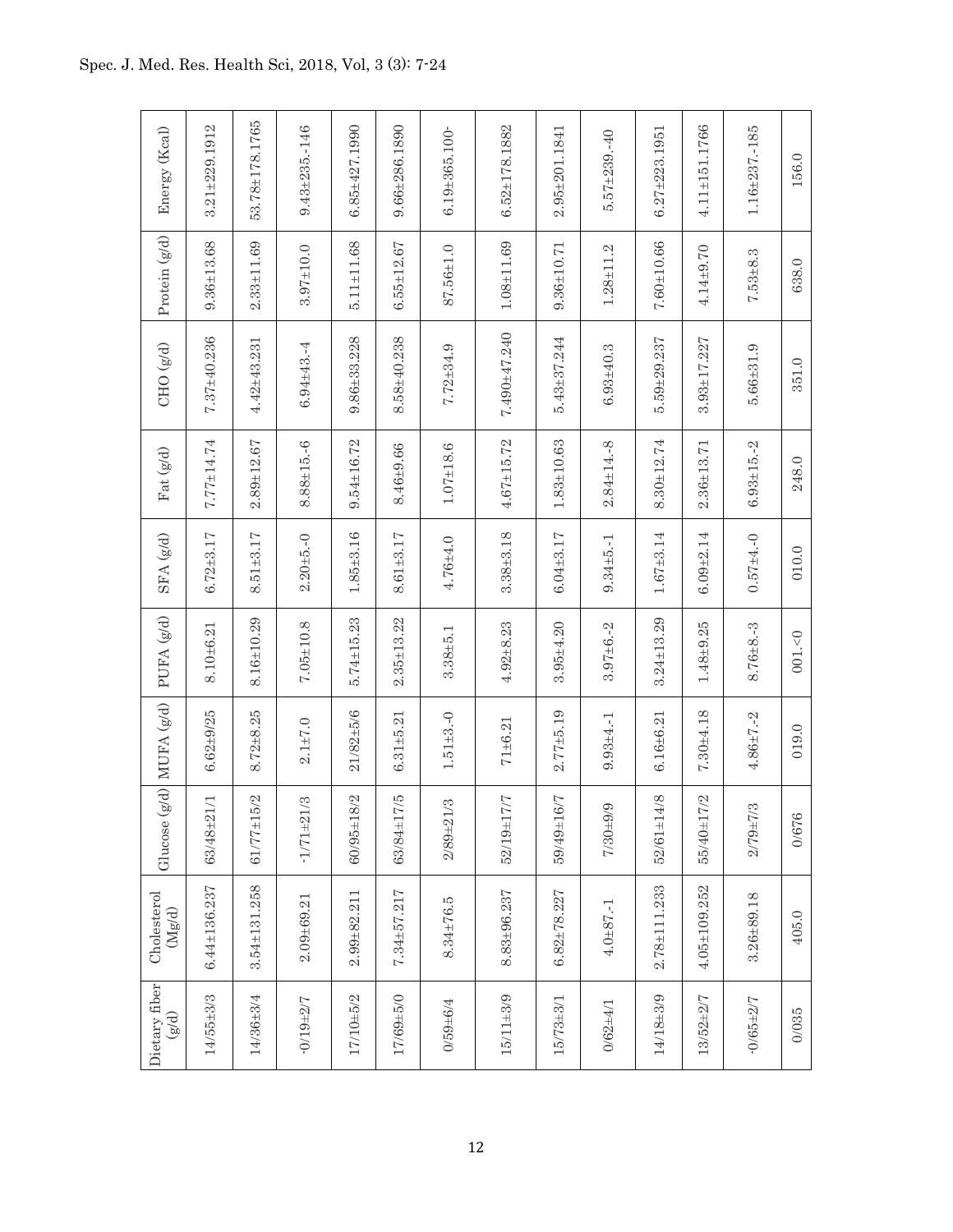| $\binom{8}{9}$<br>Insoluble<br>fiber | S<br>$\bullet$<br>$6.46 + 1$                 | S<br>$\bullet$<br>$5\pm1$<br>H<br>$\overline{\phantom{0}}$ | ⊂<br>$\bullet$<br>$\overline{+}$<br>$\overline{\phantom{0}}$<br>က္<br>$\sim$ | ల<br>$.39 + 3.0$<br>$\overline{ }$           | N<br>$\bullet$<br>$.88 + 1$<br>2                                    | ကု<br>$.50 \pm 4.$<br>$\mathcal{L}$ | $\mathfrak{a}$<br>$\bullet$<br>$.40 + 1$<br>က               | N<br>$3+0$ .<br>$\overline{\phantom{0}}$<br>$\cdot$<br>అ                                           | $\circ$<br>$\cdot$<br>$4.27 + 1$ | $\mathcal{C}$<br>$9.46 \pm 0.$ | N<br>$\cdot$<br>44±0.<br>$\cdot$<br>G                                               | $\cup$<br>$\bullet$<br>$3.03 + 1$ | 008.0           |
|--------------------------------------|----------------------------------------------|------------------------------------------------------------|------------------------------------------------------------------------------|----------------------------------------------|---------------------------------------------------------------------|-------------------------------------|-------------------------------------------------------------|----------------------------------------------------------------------------------------------------|----------------------------------|--------------------------------|-------------------------------------------------------------------------------------|-----------------------------------|-----------------|
| $(\rm Mg/d)$<br>Zinc                 | ⊂<br>$\overline{\phantom{0}}$<br>$9.33 + 2.$ | $\Box$<br>$9.40 + 2.$                                      | $\circ$<br>$\cdot$<br>$2.06 + 1$                                             | ⊂<br>$\overline{\phantom{0}}$<br>$7.67 + 3.$ | $\overline{\phantom{0}}$<br>$\overline{\phantom{0}}$<br>$5.00 + 4.$ | $3.33 + 3.0$                        | $\overline{\phantom{0}}$<br>$\overline{ }$<br>$4.54 \pm 4.$ | $\overline{\phantom{0}}$<br>$\overline{\phantom{0}}$<br>$\pm 4$<br>$\overline{41}$<br>$\cdot$<br>ю | $\circ$<br>$4.13 \pm 6.$         | 10<br>$9.23 + 2.$              | $\circ$<br>$\overline{\phantom{0}}$<br>$\cdot$<br>$39 + 3.$<br>$\bullet$<br>$\circ$ | $3.16 + 3.0$                      | $\circ$<br>955. |

\*The ANCOVA analysis model with modification of the effects of the basic values was used for comparing the four groups.

Table 3 compares the physical activity level of type II diabetic patients in different groups receiving omega-3 and zinc supplements. The covariance analysis model (by adjusting the effect of base values) showed no significant difference between the four groups in terms of the average change in physical activity ( $P = 0.546$ ).

Table 3- Comparison of the rate of physical activity in the patients with diabetes type 2 in the groups receiving omega3 and zinc supplementation (MET.h/day)

|                                                          |                                                           |                                                                |                                                            | - 0                     | ---- <i>-</i> a---                                            |                                |                                        | -- 1- 1-                                          |                                                   |                           |                      |                                                                                                                    |                                                                              |                                                                     |                                   |                        |
|----------------------------------------------------------|-----------------------------------------------------------|----------------------------------------------------------------|------------------------------------------------------------|-------------------------|---------------------------------------------------------------|--------------------------------|----------------------------------------|---------------------------------------------------|---------------------------------------------------|---------------------------|----------------------|--------------------------------------------------------------------------------------------------------------------|------------------------------------------------------------------------------|---------------------------------------------------------------------|-----------------------------------|------------------------|
|                                                          | Omega-3 $(n=23)$                                          |                                                                |                                                            |                         | $\rm Zinc$ (n=21)                                             |                                |                                        | Omega-3 and Zinc (n=21)                           |                                                   |                           |                      |                                                                                                                    | Control $(n=18)$                                                             |                                                                     |                                   |                        |
|                                                          | before After                                              |                                                                | Change                                                     | Before                  | After                                                         | Change                         |                                        | before                                            | after                                             | change                    |                      | before                                                                                                             | after                                                                        | change                                                              |                                   | $\ast$                 |
| ≏<br>Mean±S                                              | ≏<br>$an \pm S$<br>Мe                                     | ≏<br>OΩ<br>Ή<br>$\vec{a}$<br>Мe                                | ÷.<br>alue <sup>;</sup><br>≏                               | Mean±SD                 | SD <sub>1</sub><br>Mean±                                      | <b>G</b><br>Mean±              | $\star$<br>alue <sup>-</sup><br>⊳<br>≏ | GD<br>Mean±                                       | <b>G</b><br>Mean±                                 | SD <sub>1</sub><br>Mean±  | ÷.<br>alue<br>⋝<br>≏ | GD<br>Mean±                                                                                                        | GD<br>Ë<br>Meai                                                              | 50<br>Mean±                                                         | ÷.<br>alue <sup>-</sup><br>⊳<br>≏ | alue <sup>-</sup><br>≏ |
| అ<br>ల<br>류<br>$\overline{\phantom{0}}$<br>$\overline{}$ | ⊢<br>⊢<br>$\overline{\phantom{0}}$<br>Ë<br>$\mathfrak{B}$ | ಣ<br>$\frac{6}{1}$<br>ග<br>$\cdot$<br>$\overline{\phantom{0}}$ | $\overline{\phantom{0}}$<br>$\infty$<br>ЕÓ<br>$\cdot$<br>Õ | ıО<br>$8 + 18$ .<br>39. | $\circ$<br>$\bar{\mathfrak{g}}$<br>Ή<br>ς1<br>$\overline{42}$ | ю<br>$4\pm5$<br>$\bullet$<br>2 | $\overline{a}$<br>Ò<br>ತ<br>$\circ$    | ₹<br>$\overline{\phantom{0}}$<br>$3 + 2$ .<br>38. | ıО<br>$\bullet$<br>ာ<br>$2\pm1$<br>$\cdot$<br>39. | က<br>$.9 + 5.$<br>$\circ$ | 866<br>$\circ$       | $\overline{ }$<br>ю<br>$\overline{\phantom{0}}$<br>$\begin{array}{c}\n\downarrow \\ \downarrow\n\end{array}$<br>Q, | $\infty$<br>⊢<br>$\overline{\phantom{0}}$<br>$\ddot{5}$<br>. .<br>$\ddot{3}$ | N<br>$\frac{6}{1}$<br>$\overline{\phantom{0}}$<br>$\mathbf{\Omega}$ | 4<br>Ġ<br>ಣ<br>$\circ$            | .546<br>$\circ$        |

\* shows the comparison the before and after values in each group.

\*\* shows the comparison between the four groups in terms of the average value change.

Table 4 compares glycemic indices of diabetic patients in different groups receiving omega-3 and zinc supplements. Fasting blood glucose was decreased in all three intervention groups after study, but this decrease was significant in zinc and zinc groups with omega-3 ( $P = 0.001$ ,  $P = 0.002$ , respectively). Also, the covariance analysis model (by modulating the effect of all confounding variables) showed that the effect of using zinc supplementation alone or with omega-3 supplementation was significant on the mean FBS change  $(P = 0.005)$ such that FBS values in zinc supplementation group decreased by an average of 14/857 units, while in other groups an average of 1/423 units was observed. Serum insulin levels in the three intervention groups with omega-3, zinc and omega-3 plus zinc decreased significantly ( $p = 0.001$ ,  $p = 0.002$ ,  $p = 0.002$ , respectively). On the other hand, the interaction of omega-3 and zinc on the average of insulin-induced non-invasive decreases was significant such that the highest decrease in zinc group with omega-3 was found to be 1/255 unit, while in control group was observed 1/117 unit of the increase. HBA1C also decreased significantly in all three intervention groups with omega-3, zinc and omega-3 with zinc after intervention  $(P = 0.013, P = 0.001, P \le 0.001,$ respectively). The interaction between omega-3 and zinc on the mean change in HOMA-IR index was significant  $(P = 0.05)$  such that the highest reduction in HOMA-IR in the zinc group alone was 0/739 units and then in zinc group with omega 3 at a rate of 0/627, while in the control group it was observed at 0/348 of the increase. Finally, the covariance analysis model (by modulating the effect of all confounding variables) showed that the effect of using zinc supplementation (alone or with omega-3 supplementation) on the mean QUICKI change was significant  $(P = 0/000)$ , such that in zinc Consumer groups QUICKI values showed an increase of 0.016 units. Also, the effect of using omega-3 supplementation (alone or with zinc supplementation) was significant on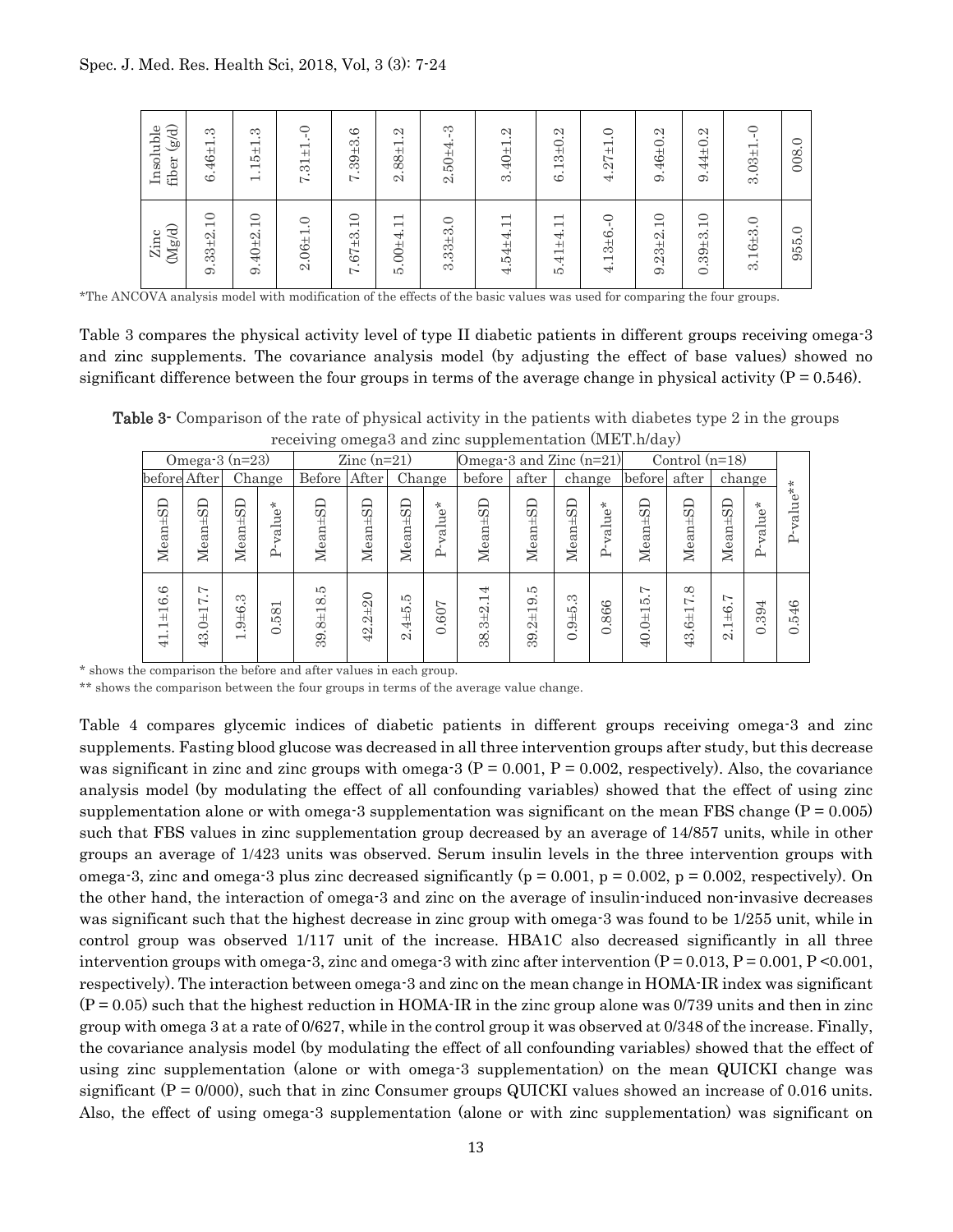$\text{QUICKI}$  mean change (P = 0.027) such that in the omega-3 consumer groups QUICKI values in the group Those who consumed omega-3 have shown an increase of  $0/012$  points.

| Variable |                 |                | Omega-3<br>$(n=23)$ |            |               |                 | Zinc<br>$(n=21)$  |             |               | Omega-3 and Zinc<br>$(n=21)$ |                 |            |                | Control<br>$(n=18)$ |                  |            |               | Model 1(without<br>modifying the<br>effect of the<br>confounding<br>variables |                           | (modifying the | Model 2<br>effect of the<br>confounding<br>variables) |                           |
|----------|-----------------|----------------|---------------------|------------|---------------|-----------------|-------------------|-------------|---------------|------------------------------|-----------------|------------|----------------|---------------------|------------------|------------|---------------|-------------------------------------------------------------------------------|---------------------------|----------------|-------------------------------------------------------|---------------------------|
|          | Before          | after          |                     | change     | before        | After           |                   | change      | before        | after                        |                 | change     | Before         | after               |                  | change     |               |                                                                               |                           |                |                                                       |                           |
|          | $Mean \pm SD$   | $Mean \pm SD$  | $Mean \pm SD$       | $P-value*$ | Mean#SD       | $Mean \pm SD$   | $Mean \pm SD$     | $P-value^*$ | $Mean \pm SD$ | $Mean \pm SD$                | Mean#SD         | $P-value*$ | $Mean \pm SD$  | $Mean \pm SD$       | $Mean \pm SD$    | $P-value*$ | $P-value 1**$ | $P$ -value $2^+$                                                              | $P-value$ 3 <sup>++</sup> | $P-value 1**$  | $P-value 2+$                                          | $P-value$ 3 <sup>++</sup> |
| FBS      | 128.95±37.5     | 34/125.34.5    | $3.60 - 17$         | 0.321      | 149.19±41.2   | $131.61 + 36.1$ | $-17.57 \pm 18.6$ | 0.001       | 150.61±36.8   | 128.80±22.2                  | $-21.80 + 27.5$ | 0.002      | 116.00±31.0    | 125.11±23.7         | $9.11 + 8.5$     | 0.053      | 0.109         | 0.001                                                                         | 0.535                     | 0.246          | 0.005                                                 | 0.746                     |
| Insulin  | $10.78 + 5.4$   | $9.97 + 5$     | $-0.81 \pm 1$       | $0.001\,$  | $6.23 + 2.9$  | $5.09 + 2.4$    | $-1.14 \pm 0.7$   | 0.000       | $8.53 + 4.4$  | 7.37±4                       | $1.16 \pm 1.4$  | 0.002      | $10.32 + 5.6$  | 12.38±6.5           | $2.05 + 2.3$     | 0.016      | 0.736         | 0.766                                                                         | 0.861                     | 0.034          | 0.000                                                 | 0.084                     |
| HbAlc    | $6.99 + 1.1$    | $6.44 \pm 0.9$ | $-0.54 \pm 0.9$     | 0.013      | 7.74±1.4      | $7.17 + 1.3$    | $-0.57 \pm 0.6$   | $0.001\,$   | $7.45 + 1.2$  | $6.9 + 1$                    | $0.54 \pm 0.5$  | 0.001      | $6.54 \pm 1.1$ | $6.56 \pm 1.0$      | $0.01 + 0.3$     | 0.856      | 0.075         | 0.582                                                                         | 0.145                     | 0.126          | 0.681                                                 | 0.885                     |
| HOMA-IR  | $3.89 + 2.4$    | $3.56 \pm 3$   | $-0.32 + 0.7$       | 0.061      | $2.79 + 1.7$  | $2.10 + 2.1$    | $-0.69 + 0.6$     | 0.000       | $3.28 + 1.9$  | $2.73 \pm 1.7$               | $-0.5510$       | 0.001      | $3.13 + 2.3$   | $3.84 + 2.2$        | $0.70 + 0.9$     | 0.007      | 0.666         | 0.302                                                                         | 0.860                     | 0.197          | 0.000                                                 | 0.050                     |
| QUICKI   | $0.32 \pm 0.04$ | $0.33 + 0.03$  | $0.007 + 0.01$      | 0.058      | $0.34 + 0.03$ | $0.35 \pm 0.05$ | $0.01 \pm 0.01$   | 0.000       | $0.33 + 0.04$ | $0.35 \pm 0.05$              | $0.01\pm0.01$   | 0.001      | $0.33 + 0.02$  | $0.31\pm0.02$       | $-0.01 \pm 0.02$ | 0.013      | 0.656         | 0.167                                                                         | 0.413                     | 0.027          | 0.000                                                 | 0.185                     |

| <b>Table 4.</b> Comparison of the glycemic indices of the patients with diabetes type 2 in the groups receiving |
|-----------------------------------------------------------------------------------------------------------------|
| omega-3 and zinc supplementation                                                                                |

\* shows the significance of the before and after comparison of the dependent variables in each experimental group using Wilcoxon test. \*\*shows the significance of the major effect of omega-3 supplementation on the average change of responses (it compares the groups receiving omega-3 supplementation with other groups).

+ shows the significance of the major effect of zinc supplementation on the average change of responses (it compares the groups receiving zinc supplementation with other groups).

++ shows the significance of the mutual effect of omega-3 and zinc supplementation on the average change of responses.

Table 5 compares the blood pressure levels of type II diabetic patients in different groups receiving omega-3 and zinc supplements. Blood pressure decreased in all three intervention groups with omega-3 and zinc significantly after intervention  $(p \le 0.001)$ . The covariance analysis model (by modulating the effect of all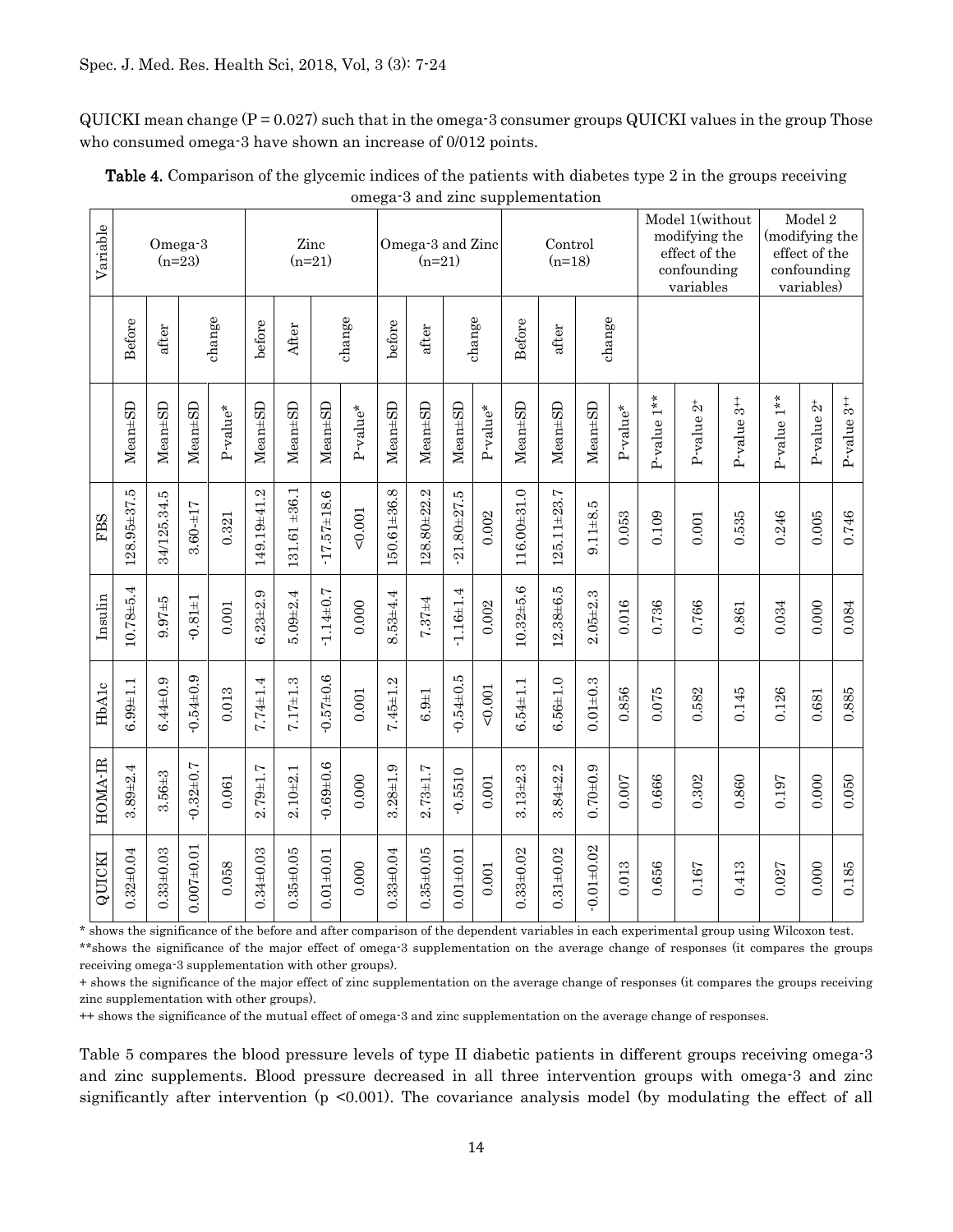confounding variables) showed that the effect of supplementation of omega-3 (alone or with zinc supplementation) was significant on the mean systolic blood pressure changes  $(P \le 0.001)$ ; thus, systolic blood pressure in the omega-3 supplementation group decreased by an average of 15.732, while in other groups an average of 7/835 was observed.

Similarly, the effect of supplementation of omega-3 (alone or with zinc supplementation) on the mean diastolic blood pressure change was also significant  $(P = 0.019)$  such that diastolic blood pressure in the omega-3 supplement group average decreased 8/823 units, while in other groups, the average of 4/358 units has fallen. Meanwhile, the effect of using zinc supplementation alone or with omega-3 supplementation was significant on the mean change in systolic blood pressure  $(P = 0.013)$ ; that is, systolic blood pressure in the zinc supplementation group was On average, 14/269 units have fallen, while in other groups an average of 9/297 units of decline has been observed. It should be noted, however, that the effect of zinc supplementation (alone or with omega-3 supplementation) on the mean diastolic blood pressure change was not significant ( $P = 0.666$ ).

|                             |           | Omega-3 $(n=23)$ |                 |             |             |             | Zinc $(n=21)$  |          |             | Omega-3 and Zinc<br>$(n=21)$ |                   |             |            |            | Control $(n=18)$ |             |                  | Model<br>1(without<br>modifying the<br>effect of the<br>confounding<br>variables |                             |             | Model 2<br>(modifying the<br>effect of the<br>confounding<br>variables) |                          |
|-----------------------------|-----------|------------------|-----------------|-------------|-------------|-------------|----------------|----------|-------------|------------------------------|-------------------|-------------|------------|------------|------------------|-------------|------------------|----------------------------------------------------------------------------------|-----------------------------|-------------|-------------------------------------------------------------------------|--------------------------|
| Variable                    | before    | after            |                 | change      | before      | after       |                | change   | before      | after                        |                   | change      | before     | after      |                  | change      |                  |                                                                                  |                             |             |                                                                         |                          |
|                             | Mean      | Mean             | Mean            | $P$ -value* | Mean        | Mean        | Mean           | P-value* | Mean        | Mean                         | Mean              | $P$ -value* | Mean       | Mean       | Mean             | $P-value^*$ | $1**$<br>P-value | $P$ -value $2^+$                                                                 | $\overline{3}^+$<br>P-value | P-value 1** | P-value $2^+$                                                           | $\frac{1}{3}$<br>P-value |
| Systolic blood<br>pressure  | 138.30±12 | $123.47 + 9.8$   | $14.82 + 6.5$   | 0.001       | 138.09±12.7 | 126.28±10.0 | $-11.80 + 7.9$ | 0.001    | 142.28±13.9 | $123.85 + 8.2$               | $-18.42 \pm 11.3$ | 0.001       | 133.61±8.6 | 131.83±9.0 | $1.77 + 5.9$     | 0.224       | 0.001            | $0.001\,$                                                                        | 0.030                       | 0.001       | 0.013                                                                   | 0.331                    |
| Diastolic blood<br>pressure | 87.86±7.0 | $76.21 \pm 15.8$ | $-11.65 + 15.9$ | 0.002       | 88.33±5.1   | 81.66±5.1   | $-6.66 + 4.9$  | 0.001    | 87.61±7.1   | 80.52±4.8                    | $-7.09 + 5.4$     | 0.001       | 81.94±6.6  | 81.38±6.0  | $0.55 + 5.2$     | 0.660       | 0.030            | 0.713                                                                            | 0.075                       | 0.019       | 0.566                                                                   | 0.165                    |

Table 5. Comparison of the blood pressure level of the patients with diabetes type 2 in the groups receiving omega-3 and zinc supplementation

\* shows the significance of the before and after comparison of the dependent variables in each experimental group using Wilcoxon test. \*\*shows the significance of the major effect of omega-3 supplementation on the average change of responses (it compares the groups receiving omega-3 supplementation with other groups).

+ shows the significance of the major effect of zinc supplementation on the average change of responses (it compares the groups receiving zinc supplementation with other groups).

++ shows the significance of the mutual effect of omega-3 and zinc supplementation on the average change of responses.

Table 6 shows the anthropometric indices of type 2 diabetic patients in four groups receiving omega-3 and zinc supplements. Significant decrease in the weight of subjects after intervention was observed in omega-3 and zinc groups  $(p = 0.000, p = 0.038)$ . The covariance analysis model (after adjusting the effect of confounding variables)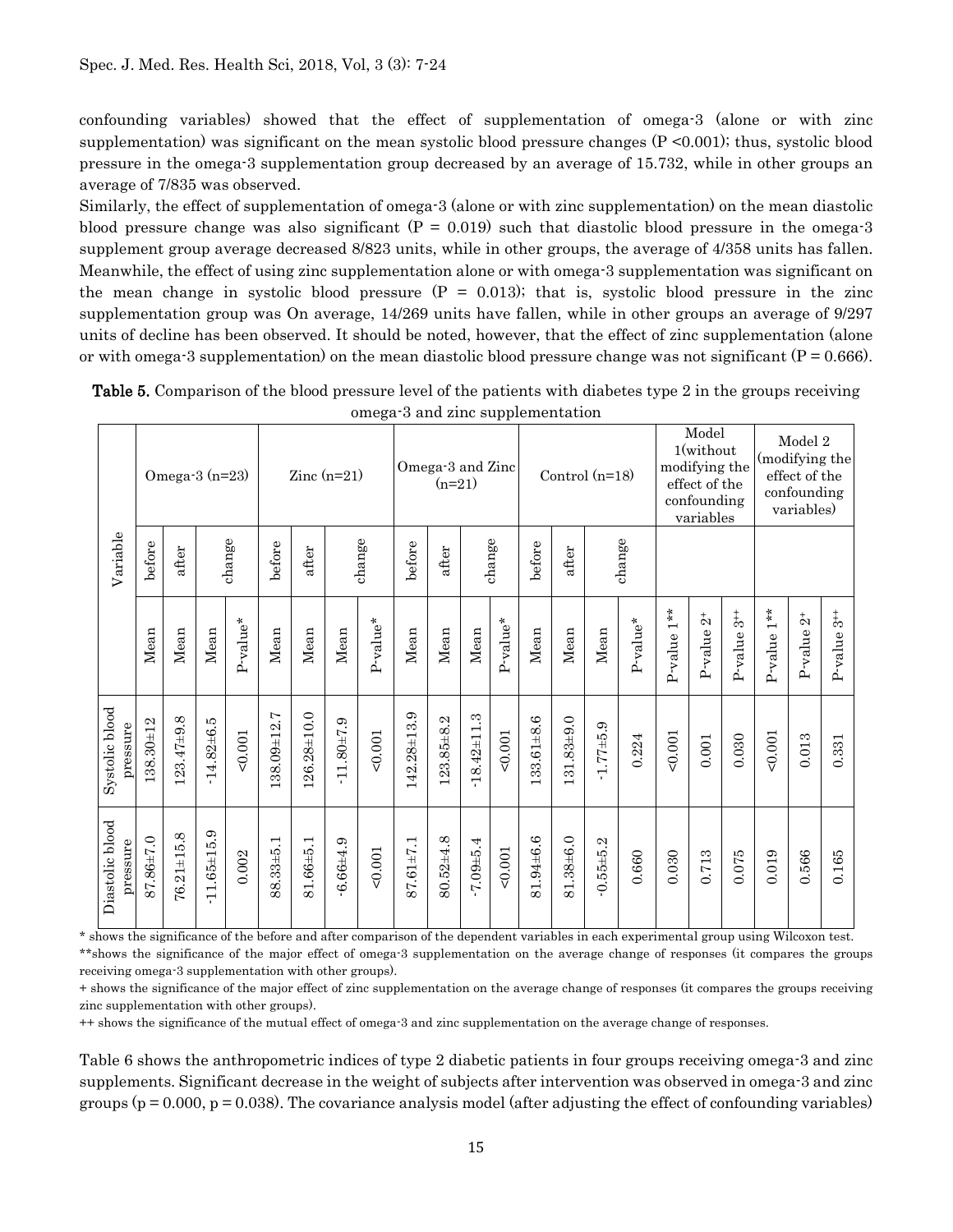showed that the effect of omega-3 supplementation alone or with zinc on the weight change was significant (P = 0.032) such that it can be said in consumer groups Omega-3 has the highest weight loss recorded at 1/529 units, which is statistically significant, while in groups that did not consume omega-3, weight loss was 0/06 units. Also, the covariance analysis model (after adjusting the effects of confounding variables) showed that zinc supplementation alone or with omega-3 supplementation could significantly change the weight of patients with type 2 diabetes  $(P = 0.069)$  In other words, we can say that the average weight of patients in supportive groups decreased by 1/414 units, while in groups that did not receive this supplement 0.175 units were reduced. The effect of omega-3 supplementation (alone or with zinc supplementation) on the mean BMI changes was considerable ( $p = 0.095$ ) so that it can be said that the BMI values in the groups receiving omega-3 supplementation have been reduced by an average of 0/933 units, while in groups that did not receive this supplement, about 0/210 units Dropped. Zinc supplements (alone or with Omega-3 supplementation) also significantly altered the BMI of patients  $(P = 0.033)$  such that the mean BMI of patients receiving supplements decreased by 1/046 fold while in other groups, an average of 0/097 units of reduction has been observed. The use of omega-3 supplementation alone or with zinc supplementation has a significant effect on the WHR of the diabetic patients, but this effect was not statistically significant  $(P = 0.087)$ ; more precisely After adjusting the effect of the confounding variables, it can be stated that the WHR values in the omega-3 supplementation groups decreased by an average of about 0/011 per unit, while in other groups it was reduced to about 0.001 units. Meanwhile, the use of omega-3 supplementation (alone or in combination with zinc supplementation) significantly altered the body's percentile (PBF) of diabetic patients, but this effect was not statistically significant  $(P = 0.087)$  such that after adjusting the effect of the confounding variables, it can be said that the levels of PBF in the groups receiving omega-3 supplementation have been reduced by an average of about 1/058 units while in other groups about 0/075 units have been increased. The covariance analysis model showed that zinc supplementation (alone or with omega-3 supplementation) significantly altered the PBF of the patients (P = 0. 01) such that after adjusting the effect of the confounding variables, Meanwhile, the mean of PBF in supplemented consumer groups decreased by 1/382. The use of Omega-3 supplementation (alone or with zinc supplementation) significantly altered the VFA of diabetic patients, but this effect was not statistically significant  $(P = 0.085)$ ; despite This, after adjusting the effect of the confounding variables, can be said that the mean VFA in the groups receiving the supplement of omega-3 was reduced by about 6/155 units, while in other groups it was reduced to 0/965 units. Zn supplementation also significantly reduced VFA in patients  $(P = 0.02)$ ; in other words, after adjusting the effect of the confounding variables, it can be stated that the mean VFA in the supplementation group was 7/224 units dropped. It should be noted that the total body weight of TBW (total body weight) has changed considerably and, of course, insignificantly  $(P = 0.092)$ ; more precisely, after adjusting the effect of the confounding variables, it can be stated Indicating that the mean TBW in the supplementary consumer groups decreased by 0/346 units. Also, covariance analysis indicated that zinc supplementation (alone or with omega-3 supplementation) could modify the Mineral Body values of the patients However, this effect was not statistically significant  $(P = 0.057)$ ; more precisely, after adjusting the effect of the confounding variables, it can be stated that the average mineral content in the groups Supplemental supplement increased by 0/087 units while other groups increased by 0/018 increment units. Finally, zinc supplementation (alone and in combination) can also significantly change the Inbody Score  $(P=0.001)$ . In other words, after adjusting the effect of the confounding variables, it can be stated that the average Inbody Score increased by 1/666 in the supplementary drug groups while in other groups, 0/365 units Reduced observation. For details of the comparison before and after the anthropometric indicators within each experimental group, see Table 6.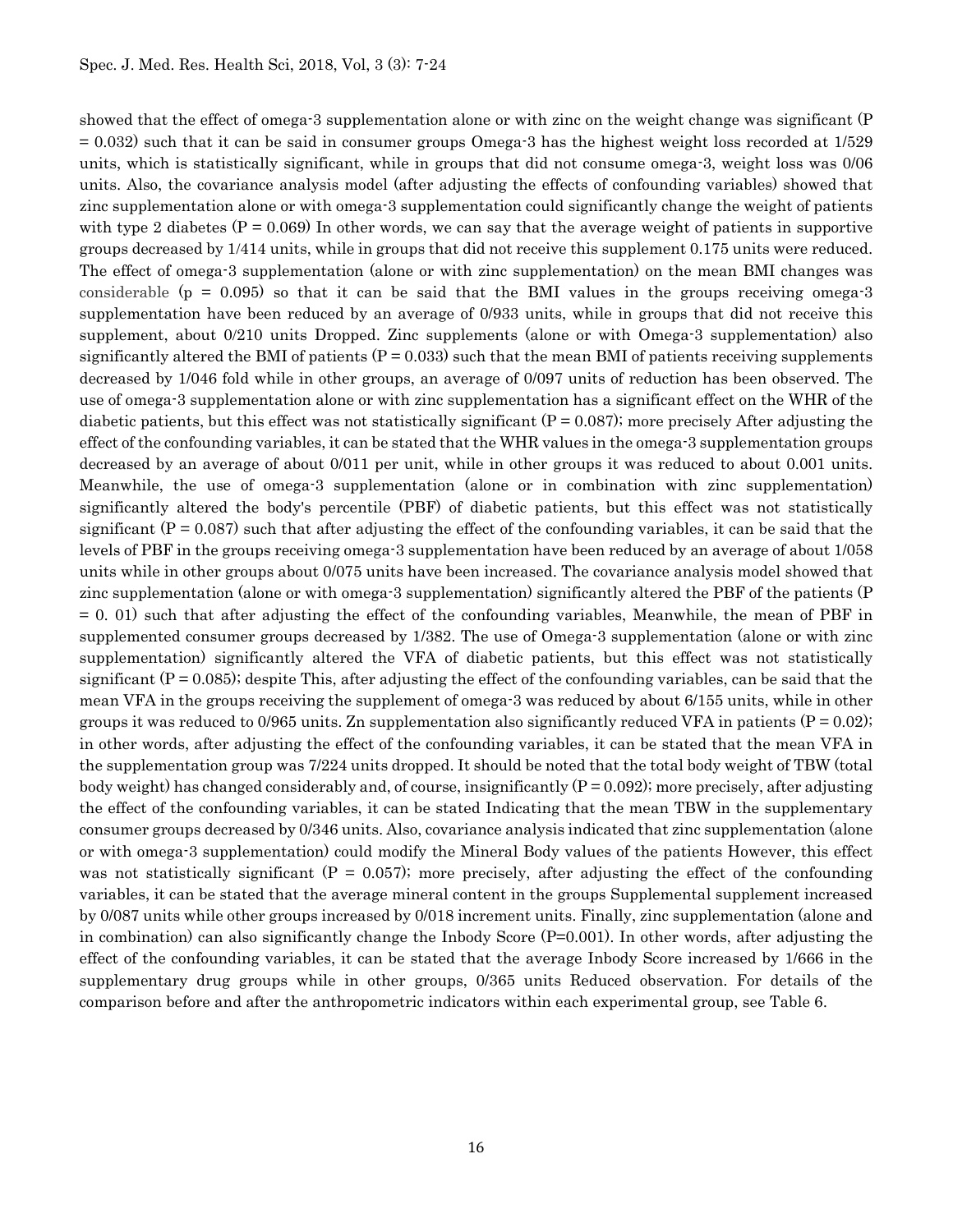|             |                  |                 | Omega-3<br>$(n=23)$ |          |                 |                 | Zinc<br>$(n=21)$ |          |                  | Omega-3 and Zinc<br>$(n=21)$ |                  |          |                                | Control<br>$(n=18)$ |                   |            | Model 1(without | modifying the<br>effect of the<br>confounding<br>variables |                           | (modifying<br>the effect of<br>confounding | Model 2<br>the<br>variables) |                  |
|-------------|------------------|-----------------|---------------------|----------|-----------------|-----------------|------------------|----------|------------------|------------------------------|------------------|----------|--------------------------------|---------------------|-------------------|------------|-----------------|------------------------------------------------------------|---------------------------|--------------------------------------------|------------------------------|------------------|
| Variable    | before           | after           | Change              |          | before          | after           |                  | change   | before           | after                        |                  | change   | before                         | after               |                   | change     |                 |                                                            |                           |                                            |                              |                  |
|             | Mean             | Mean            | Mean                | P-value* | Mean            | Mean            | Mean             | P-value* | Mean             | Mean                         | Mean             | P-value* | Mean                           | Mean                | Mean              | $P-value*$ | $P-value 1**$   | $P-value 2+$                                               | $P-value$ 3 <sup>++</sup> | P-value 1**                                | $P$ -value $2^+$             | P-value $3^{++}$ |
| weight      | $87.67 \pm 12.5$ | 86.78±12.4      | $-0.89 + 0.9$       | 0.000    | 82.07±10.5      | 81.24±10.2      | $-0.82 + 1.6$    | 0.038    | $76.31 \pm 11.3$ | 74.56±9.4                    | $-1.75 + 4.9$    | 0.116    | $80.32 + 8.9$                  | 80.50±9.3           | $0.17 = 1.3$      | 0.595      | 0.910           | 0.007                                                      | 0.057                     | 0.032                                      | 0.069                        | 0.574            |
| <b>IMI</b>  | $34.34 \pm 4.5$  | 34.18±4.6       | $-0.16 + 0.5$       | 0.200    | $31.57 \pm 3.8$ | $31.22 \pm 3.7$ | $-0.34 \pm 0.6$  | 0.023    | $30.25 + 4.3$    | $29.16 + 3.6$                | $-1.09 + 3.2$    | 0.140    | 31.89±4.2                      | 31.70±4.3           | $-0.18 + 0.9$     | 0.402      | 0.432           | 0.039                                                      | 0.115                     | 0.095                                      | 0.033                        | 0.491            |
| TBW         | $37.35 + 6.6$    | $37.31 \pm 6.6$ | $-0.03 \pm 0.8$     | 0.849    | $36.22 + 5.6$   | $35.80 + 6.2$   | $-0.42 \pm 3.2$  | 0.554    | $33.41 \pm 4.6$  | $33.32 + 4.7$                | $-0.09 + 1.07$   | 0.703    | 35.10±6.1                      | 35.03±6.4           | $7.0 + 0.0 + 0.7$ | $0.711$    | 0.649           | 0.611                                                      | $0.711\,$                 | 0.166                                      | 0.092                        | 0.550            |
| <b>NHA</b>  | $50.62 \pm 9.1$  | 50.53±9.1       | $-0.08 + 1.1$       | 0.737    | 49.08±7.7       | 49.46±7.6       | $0.38 + 1.0$     | 0.106    | 45.16±6.1        | 45.24±6.4                    | $0.08 + 1.4$     | 0.789    | $47.45 \pm 8.3$                | $47.32 \pm 8.6$     | $0.13 \pm 0.9$    | 0.542      | 0.639           | 0.187                                                      | 0.536                     | 0.976                                      | 0.416                        | 0.640            |
| WHR         | $1.02 + 0.0$     | $1.01 \pm 0.0$  | $-0.003 \pm 0.01$   | 0.215    | $1.01 \pm 0.0$  | $1.01 \pm 0.0$  | $0.001 + 0.0$    | 0.820    | $1.00 + 0.07$    | $0.99 + 0.08$                | $-0.01 \pm 0.03$ | 0.019    | $1.03 + 0.03$                  | $1.02 \pm 0.03$     | $0.005 + 0.0$     | 0.360      | 0.088           | 0.455                                                      | 0.054                     | 0.087                                      | 0.463                        | 0.878            |
| <b>BFM</b>  | CO<br>43.10±16.  | $38.20 + 9.0$   | $-4.90 \pm 15.1$    | 0.133    | $32.99 + 8.5$   | $32.02\pm8.3$   | $-0.96 + 1.2$    | 0.002    | $32.57 \pm 11.9$ | $31.30 \pm 13.2$             | $-1.26 \pm 12.6$ | 0.651    | $^{\circ}$<br>$36.47 \pm 13.0$ | 36.75±13.3          | $0.28 + 1.0$      | 0.250      | 0.473           | 0.323                                                      | 0.644                     | 0.588                                      | 0.143                        | 0.631            |
| PBF         | 43.07±7.9        | $42.95 \pm 7.9$ | $-0.11 \pm 1.2$     | 0.659    | 39.50±8.3       | $39.02 \pm 8.1$ | $-0.48 + 2.0$    | 0.290    | 40.08±8.2        | $39.07 + 7.5$                | $-1.00 + 3.5$    | 0.209    | $42.03\pm8.5$                  | $43.01\pm8.3$       | $0.97 + 3.3$      | 0.231      | 0.197           | 0.018                                                      | 0.648                     | 0.087                                      | 0.010                        | 0.459            |
| <b>NINS</b> | $27.97 + 5.4$    | $27.87 + 5.4$   | $-0.10 + 0.6$       | 0.464    | $27.11 \pm 4.6$ | $28.31 \pm 6.6$ | $1.20 + 4.9$     | 0.276    | 24.79±3.7        | $24.80 + 3.8$                | $0.009 + 0.8$    | 0.961    | $26.06 + 5.03$                 | $25.88 + 5.2$       | $-0.17 \pm 0.4$   | 0.143      | 0.325           | 0.193                                                      | 0.283                     | 0.302                                      | 0.533                        | 0.240            |

| <b>Table 6.</b> Comparison of the Anthropometric Indices of the patients with diabetes type 2 in the groups |
|-------------------------------------------------------------------------------------------------------------|
| receiving omega-3 and zinc supplementation                                                                  |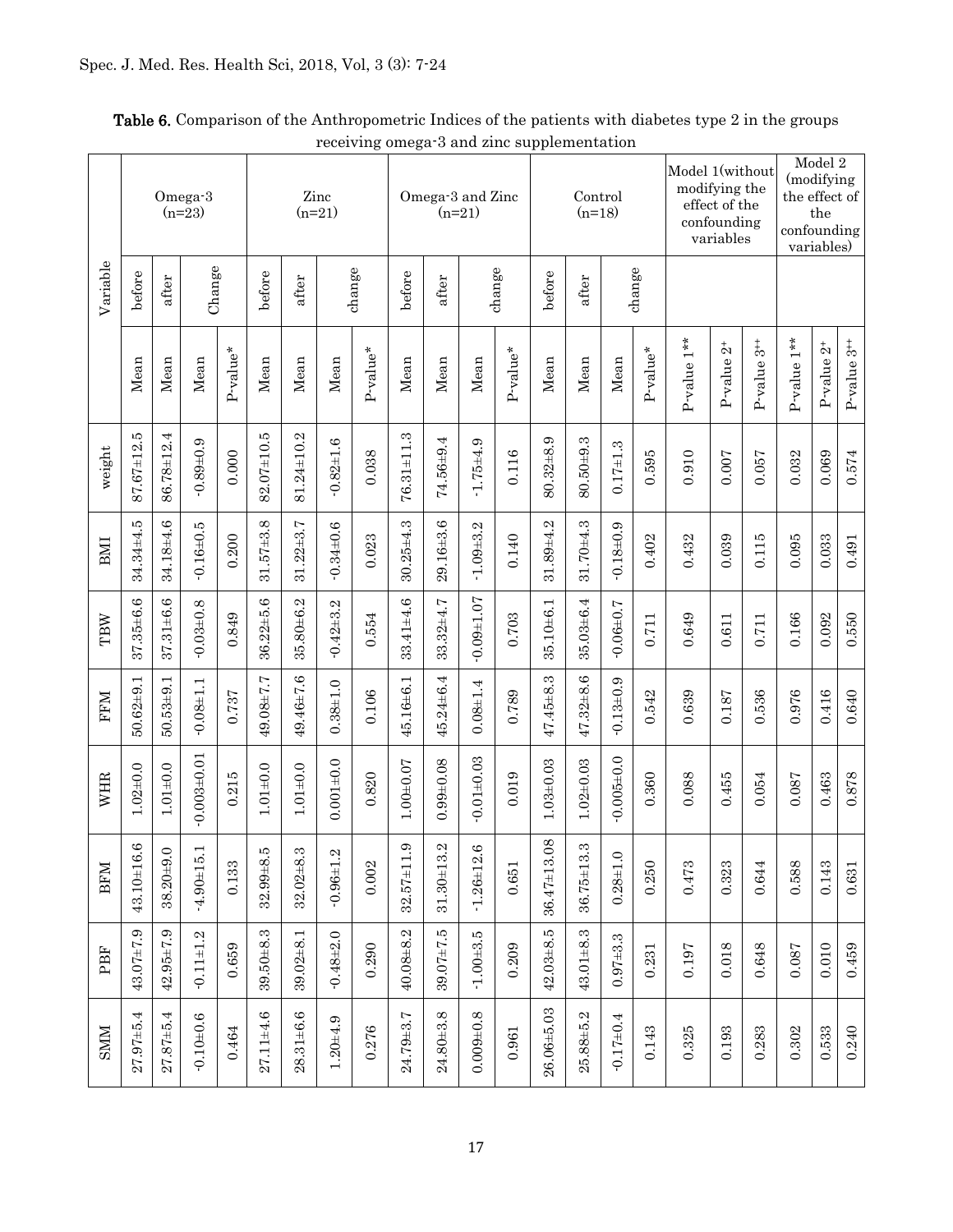| Inbody<br>Score | $\overline{\mathbf{M}}$ ineral<br>Body | Physical<br>Body | <b>NTIS</b>     | VFA              |
|-----------------|----------------------------------------|------------------|-----------------|------------------|
| 57.78±6.4       | $3.33 \pm 0.7$                         | $30.51 \pm 12.0$ | 47.88±8.5       | 192.50±47.1      |
| 57.95±6.7       | $3.28 + 0.7$                           | $29.92 \pm 11.7$ | $47.83 + 8.6$   | 191.82±46.9      |
| $0.17 + 2.5$    | $-0.04 \pm 0.1$                        | $-0.58 + 2.2$    | $-0.04 \pm 1.0$ | $-0.68 + 7.4$    |
| 0.743           | 0.050                                  | 0.221            | 0.834           | 0.666            |
| 62.14±6.6       | $3.18 + 0.5$                           | 24.01±6.2        | 46.46±7.3       | 169.17±51.1      |
| 63.66±6.3       | $3.23 \pm 0.6$                         | 24.00±6.3        | 46.76±7.1       | 164.84±50.2      |
| $1.52 \pm 1.4$  | $0.05 \pm 0.1$                         | $-0.01 + 1.0$    | $0.29 + 0.9$    | $-4.32 + 5.7$    |
| 0.001           | 0.101                                  | 0.964            | 0.187           | 0.003            |
| $60.66 \pm 7.2$ | $2.85 \pm 0.3$                         | 25.66±2.9        | $42.83 + 5.9$   | 164.39±52.8      |
| 62.09±6.04      | $2.99 + 0.4$                           | $25.60 + 2.9$    | 42.83±6.1       | 155.78±45.7      |
| $1.42 \pm 3.3$  | $0.13 \pm 0.2$                         | $-0.05\pm0.4$    | $0.000 + 1.3$   | $8.60 + 21.6$    |
| 0.064           | 0.007                                  | 0.560            | > 0.999         | 0.084            |
| 58.77±8.07      | $3.07 + 0.5$                           | $23.61 \pm 2.2$  | 44.97±7.9       | 185.47±52.0<br>က |
| 58.33±7.7       | $3.09 \pm 0.4$                         | 23.80±2.2        | 45.06±8.8       | 185.57±50.1      |
| $-0.44 \pm 1.0$ | $0.02 \pm 0.1$                         | $0.19 + 0.9$     | $0.09 + 1.4$    | $0.10 + 5.7$     |
| 0.088           | 0.413                                  | 0.418            | 0.792           | 0.942            |
| 0.778           | 0.799                                  | 0.393            | 0.436           | 0.345            |
| 0.001           | 0.002                                  | 0.781            | 0.562           | $0.004$          |
| 0.437           | 027<br>$\circ$                         | 0.370            | 0.962           | 0.394            |
| 0.535           | 0.104                                  | 0.633            | 0.876           | 0.085            |
| 0.001           | 0.057                                  | 0.715            | 0.932           | 0.020            |
| 0.476           | 0.272                                  | 0.171            | 0.616           | 0.983            |

\* shows the significance of the before and after comparison of the dependent variables in each experimental group using Wilcoxon test. \*\*shows the significance of the major effect of omega-3 supplementation on the average change of responses (it compares the groups receiving omega-3 supplementation with other groups).

+ shows the significance of the major effect of zinc supplementation on the average change of responses (it compares the groups receiving zinc supplementation with other groups).

++ shows the significance of the mutual effect of omega-3 and zinc supplementation on the average change of responses.

Table 7 compares serum zinc levels of type II diabetic patients in different groups receiving omega-3 and zinc supplements. Serum zinc levels in zinc and zinc groups with omega-3 significantly increased after intervention  $(P \le 0.001, P \le 0.001,$  respectively). The covariance analysis model (by adjusting the effect of all confounding variables) showed that the effect of using zinc supplementation alone or with omega-3 supplementation was significant on the mean serum zinclevel  $(P \le 0.001)$ . Therefore, after adjusting the effect of the confounding variables, serum zinc levels in zinc supplementation groups increased by an average of about 20/694 units. While in other groups, an average of 9/101 units of decrease was observed.

Table 7. Comparison of the serum zinc level of the patients with diabetes type 2 in the groups receiving omega-3 and zinc supplementation

| Omega-3<br>$(n=23)$ |       |        |             | Zinc<br>$(n=21)$ |                 |      |             | Omega-3 and Zinc<br>$(n=21)$ |      |        |             | Control<br>$(n=18)$ |        |      | Model 1(without<br>modifying the effect<br>of the confounding<br>variables |                      |                                     |                                 | Model 2 (modifying<br>the effect of the<br>confounding<br>variables) |                                     |                              |
|---------------------|-------|--------|-------------|------------------|-----------------|------|-------------|------------------------------|------|--------|-------------|---------------------|--------|------|----------------------------------------------------------------------------|----------------------|-------------------------------------|---------------------------------|----------------------------------------------------------------------|-------------------------------------|------------------------------|
| before              | after | change |             | before           | change<br>after |      | before      | after                        |      | change | before      | after               | change |      |                                                                            |                      |                                     |                                 |                                                                      |                                     |                              |
| Mean                | Mean  | Mean   | value*<br>Α | Mean             | Mean            | Mean | value*<br>≏ | Mean                         | Mean | Mean   | value*<br>ά | Mean                | Mean   | Mean | value*                                                                     | $1**$<br>value<br>ட் | $\stackrel{+}{\sim}$<br>value<br>ட் | $\frac{4}{3}$<br>alue<br>⊳<br>≏ | $1 *$<br>P-value                                                     | $\stackrel{+}{\sim}$<br>value<br>ட் | $\frac{1}{3}$<br>value<br>ட் |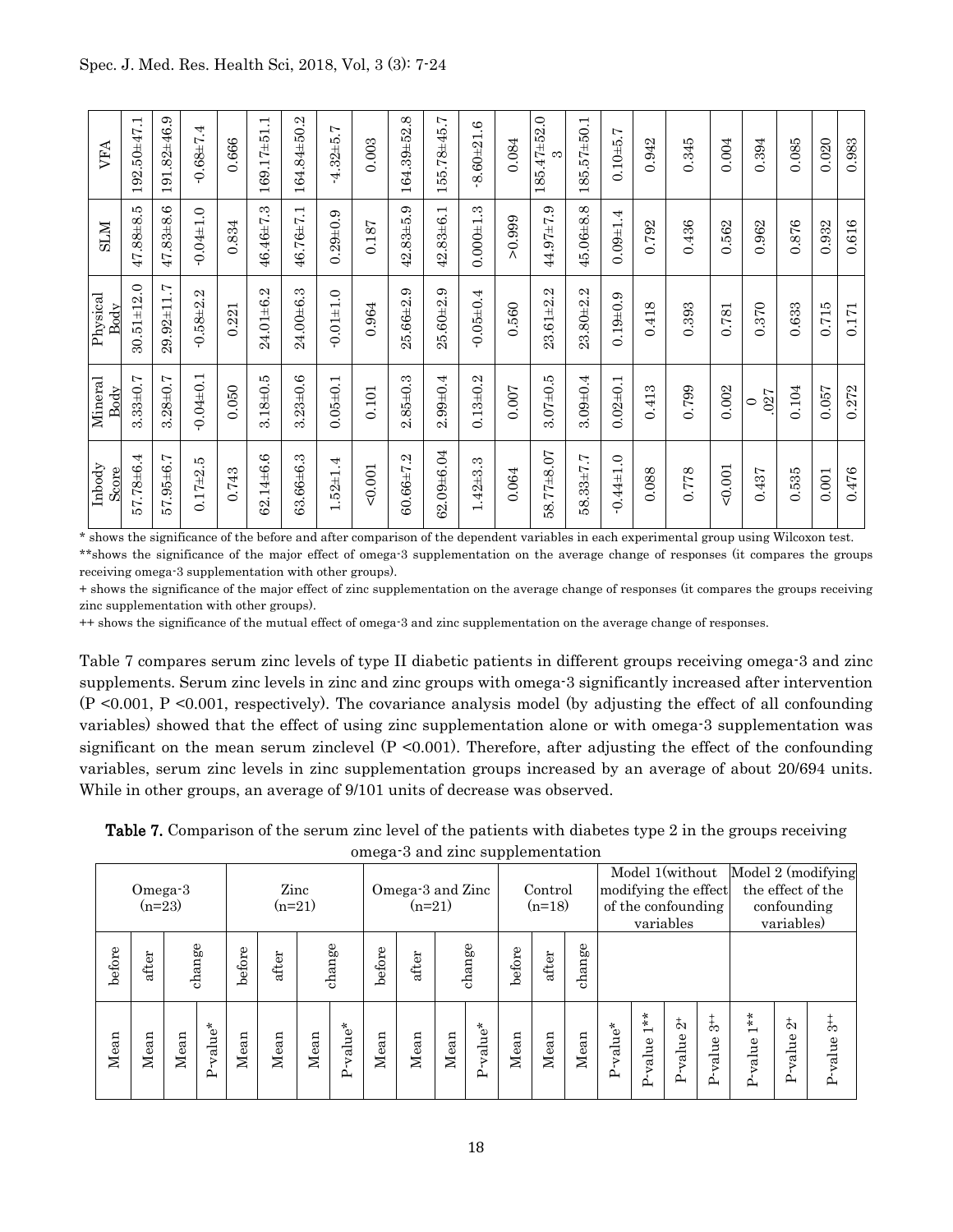| ಣ<br>ల<br>$\overline{\phantom{0}}$<br>$83 +$<br>$\overline{8}$ | ග<br>᠆<br>ー<br>-<br>+<br>∼<br>$\overline{\phantom{0}}$<br>∼<br>ల | တ<br>−<br>ٮ<br>က<br>↽<br>− | N<br>ー<br>$\bullet$<br>∽<br>ٮ | $\mathbf{\Omega}$<br>−<br>ᅳ<br>ന<br>$\sim$<br>$\sim$ | −<br>$\sim$<br>−<br>$+$<br>$\sim$<br>ల<br>ග<br>ග | ıО<br>−<br>. .<br>∼<br>ന<br>$\mathbf{\Omega}$<br>$\mathbf{\Omega}$ | −<br>◡<br>ب | ల<br>−<br>−<br>$\blacksquare$<br>芯<br>⇥<br>8 | ౧<br>⊢<br>$\overline{\phantom{0}}$<br>ల<br>Õ<br>$\infty$<br>œ | ↽<br>↽<br>─<br>ー<br>N<br>N<br>N | −<br>⌒<br>᠆<br>ē | ıО<br>↽<br>−<br>œ<br>ග<br>−<br>$^{\circ}$ | LC.<br>$\rightarrow$<br>−<br>+<br>$\overline{\phantom{0}}$<br>cc<br>ာ<br>Œ | $\blacksquare$<br>S<br>$\overline{\phantom{0}}$<br>پ<br>ನಾ<br>$\bullet$<br>N<br>$\overline{\phantom{0}}$ | −<br>◡<br>⊂<br>᠆<br>$\overline{\phantom{0}}$ | $\mathfrak{D}$<br>−<br>⊂ | −<br>᠆<br>◡<br>Č<br>᠆<br>ー<br>$\cdot$ | N<br>$\sim$<br>ட் | ⇥<br>$\mathbf{\Omega}$<br>$\infty$<br>⊂ | −<br>∽<br>◡<br>⊂<br>᠆ | N<br>ю<br>တ |
|----------------------------------------------------------------|------------------------------------------------------------------|----------------------------|-------------------------------|------------------------------------------------------|--------------------------------------------------|--------------------------------------------------------------------|-------------|----------------------------------------------|---------------------------------------------------------------|---------------------------------|------------------|-------------------------------------------|----------------------------------------------------------------------------|----------------------------------------------------------------------------------------------------------|----------------------------------------------|--------------------------|---------------------------------------|-------------------|-----------------------------------------|-----------------------|-------------|
|----------------------------------------------------------------|------------------------------------------------------------------|----------------------------|-------------------------------|------------------------------------------------------|--------------------------------------------------|--------------------------------------------------------------------|-------------|----------------------------------------------|---------------------------------------------------------------|---------------------------------|------------------|-------------------------------------------|----------------------------------------------------------------------------|----------------------------------------------------------------------------------------------------------|----------------------------------------------|--------------------------|---------------------------------------|-------------------|-----------------------------------------|-----------------------|-------------|

\* shows the significance of the before and after comparison of the dependent variables in each experimental group using Wilcoxon test. \*\*shows the significance of the major effect of omega-3 supplementation on the average change of responses (it compares the groups receiving omega-3 supplementation with other groups).

+ shows the significance of the major effect of zinc supplementation on the average change of responses (it compares the groups receiving zinc supplementation with other groups).

++ shows the significance of the mutual effect of omega-3 and zinc supplementation on the average change of responses.

#### Discussion and Conclusion:

This study is a first study of the effects of omega-3 and zinc supplements on glycemic indexes, blood pressure, body composition, and serum zinc levels in people with type 2 diabetes. Due to the role of zinc in the activity of the desaturase enzymes, it seems that the simultaneous intake of omega-3 and zinc will enhance the effects of each other. As such, this study was conducted. Type 2 diabetes is developing significantly throughout the world, according to studies, insulin resistance is the most important factor in the pathogenesis of type 2 diabetes (Katz et al., 2000). Genetic and high-risk factors directly contribute to insulin resistance and diabetes (Crook, 2004). The effects of omega-3 fatty acids on glycemic control, especially in patients with type 2 diabetes, remain controversial. The effects of omega-3 fatty acids on glycemic control, especially in patients with type 2 diabetes, remain controversial. Studies have controversial effects of omega-3 on blood glucose (Malasanos, Stacpoole, 1991; Prince, Deeg, 1997; Kasim, 1993; Heine, 1993; Axelrod, 1989; Friedberg et al., 1998). but have not had adverse effects in people with hypertension and dyslipidemia after omega-3 ( Toft et al., 1995; Grundt et al., 1995). These results, compared with reports, indicate that side effects of glycemic control are often seen (Glauber et al., 1988; Schectman et al., 1988) but not always (Connor et al., 1993) after high doses (4-10 g) of omega-3 fatty acids. In the present study, receiving 1000 mg of omega-3 daily resulted in a decrease in blood glucose but this was not significant. In the study of Toorang (2009) and Axenlrodl (1994), omega-3 did not have a significant effect on blood glucose levels. Since the glycated hemoglobin test reflects the average plasma glucose levels in the last two to three months and can be done at any time of the day and in non-positive state, this test is for the evaluation of glycemic control in diabetic patients has become a standard (Kamali et al., 2017). In this study, as with the study of Toorang (2009), there was a significant reduction in HBA1C levels after two months of omega-3 supplementation, Suggesting that omega-3 supplementation can improve blood glucose over the long term. Receiving omega-3 fatty acids with an effect on metabolic pathways can improve insulin function (Mori et al., 1999; Lovejoy, 2002). In our study, like the study of Farahbakhsh (Farsi et al., 2014) and Boden (2005), omega-3 supplementation reduced blood levels of insulin, but in the Koh's study, receiving 2 grams of omega-3 daily did not significantly affect insulin sensitivity (Koh et al., 2012). In the present study, insulin sensitivity increased and insulin resistance decreased due to decreased blood glucose and serum insulin levels. Our study showed that, unlike many other studies, the use of omega-3 doses of 1 gram can contribute to increased insulin sensitivity. Zinc deficiency can play a role in intolerance to glucose, diabetes, insulin resistance, and cardiovascular disease (Rahimi et al., 2008). Zinc supplementation significantly increased serum zinc levels, decreased fasting blood glucose, serum insulin, HBA1C, insulin resistance, and increased insulin sensitivity. For the association of zinc, secretion and insulin resistance, several mechanisms described Zinc elemental antioxidant effects can protect insulin and pancreatic cells from free radicals (Sun et al., 2009; Al-Maroof RA, Al-Sharbatti, 2006). According to studies, Zinc is required for the synthesis of insulin, its storage and secretion from pancreatic beta cells (Wiernsperger, Rapin, 2010). Zinc can regulate insulin function with the effect on the induction of the cascade (PI3K / PKB), Phosphatidylinositol-3-Kinase and Protein Kinase B (an important mediator in the insulin signal) (Foster et al., 2013). Studies have shown that zinc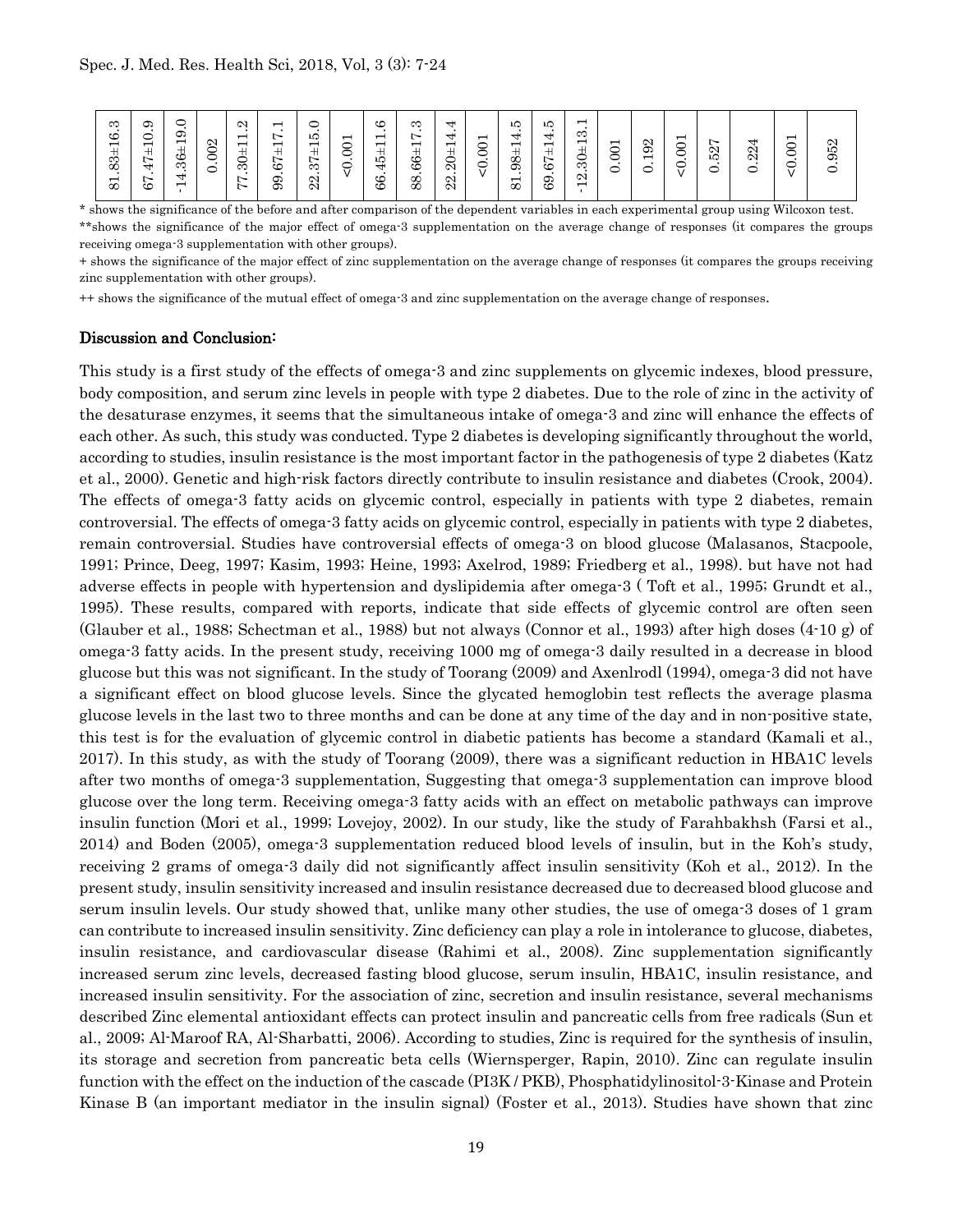supplements can be effective in improving blood glucose and insulin resistance and controlling diabetes (Roshanravan et al., 2015; Soheilykhah et al., 2012). In our study, such as Roshanravan (2015) and Kim (2012), serum zinc level significantly increased in zinc supplementation groups. Also, in the study of Kim (2012), as in this study, 30 mg zinc for two months was able to significantly reduce blood glucose and insulin resistance. In another randomized study, 30 mg of zinc supplementation for 4 weeks reduced the level of fasting insulin and insulin resistance significantly (Nascimento Marreiro et al., 2006). The present study shows that after two months of intervention with omega-3 and zinc glucose levels in the simultaneous interventional group significantly decreased. This decrease in blood glucose levels was higher than the other two intervention groups. Therefore, it can be concluded that simultaneous use of zinc and omega-3 supplements can enhance the effects of each other in reducing fasting glucose and insulin.

In this study, the intake of omega-3 supplementation significantly reduced systolic blood pressure and diastolic blood pressure. In the Sidika study, omega-3 fatty acids significantly reduced systolic and diastolic blood pressures in diabetic patients for 2 months (Kasim et al., 1988). In the Eric study, it also reduced the daily intake of 3 grams of omega-3 blood pressure in people with hypertension (Geleijnse et al., 2002). Another study also found that the use of omega-3 fatty acids can lower blood pressure in hypertension (Cabo et al., 2012). In a meta-analysis of Appel et al. (1993) A study of 17 clinical trials showed that the intake of more than 3 grams of omega-3 fatty acids reduced systolic blood pressure (SBP) and diastolic blood pressure (DBP) in people with hypertension. The mechanism of the effect of omega-3 fatty acids on blood pressure remains unclear, but in smooth muscle cells, the effect of DHA on calcium-conducting channels and the activation of potassium voltage has vasodilator effects (Hoshi et al., 2013). Therefore, omega-3 fatty acids with the mechanism can reduce blood pressure in patients. In the present study, contrary to previous studies suggesting that high-dose omega-3 were suggested to lower blood pressure (Kris et al., 2002), omega-3 intake of 1 g for 2 months could be associated with a significant decrease in blood pressure in diabetic patients and reduces the blood pressure lowering drugs. Zinc supplements could significantly reduce blood pressure in this study. There is an inverse relationship between serum zinc levels and blood pressure (Bergomi et al., 1997). Seeking to increase the secretion and excretion of zinc that occurs in diabetes (Rahimi et al., 2008), it increases the risk of developing hypertension following internal and external cell changes. In these people, the level of zinc in the serum, lymphocyte, and bone decreases, while in the heart, erythrocytes, kidneys, liver and spleen increase. These changes lead to loss of zinc homeostasis and high blood pressure (Tubek, 2007). Increased zinc in the cells of the heart, kidney, and liver tissues inhibits the activity of the ATP-dependent calcium pump, which pumps the calcium ions out of the cell, and, by inhibiting the activity of this pump, ions accumulate calcium inside the cell and leads to blood pressure (Henrotte et al., 1990; Vezzoli et al., 1985). In Afkhami's (2008) study, it was also shown that zinc supplementation in diabetic patient's leads to a decrease in systolic blood pressure. Also, in this study, reduction of systolic blood pressure in the intervention simultaneous group was more than that of the separate intervention groups with omega-3 and zinc. In fact, it can be said that zinc and omega-3 together can strengthen the effects of reducing systolic blood pressure.

Contrary to maintaining a diet during the intervention, the use of supplementation of omega-3 could affect the body's composition. Weight significantly decreased after the omega-3 intervention such that it can be said that in the omega-3 consumer groups, after adjusting the effects of the confounding variables, the most weight loss was recorded at 1/529 units, which is consistent with the results of the Buckley study (2009) and Rosado (2012). Obesity is commonly found in most people with diabetes and is a risk factor for cardiovascular disease (Castro et al., 2006). A review study aimed at investigating the relationship between BMI and WHR and their association with the prevalence of diabetes found that both of these factors can contribute to diabetes (Qiao, Nyamdorj, 2010). In the present study, the effect of omega-3 supplementation (alone or in combination with zinc supplementation) on the moderate changes in VFA, PBF, and BMI of patients was considerable, such that all of these indices in the omega-3 consumer groups decreased which was a sign of improved body composition after taking omega-3 supplementation. In another study, Kabir and colleagues evaluated the effects of omega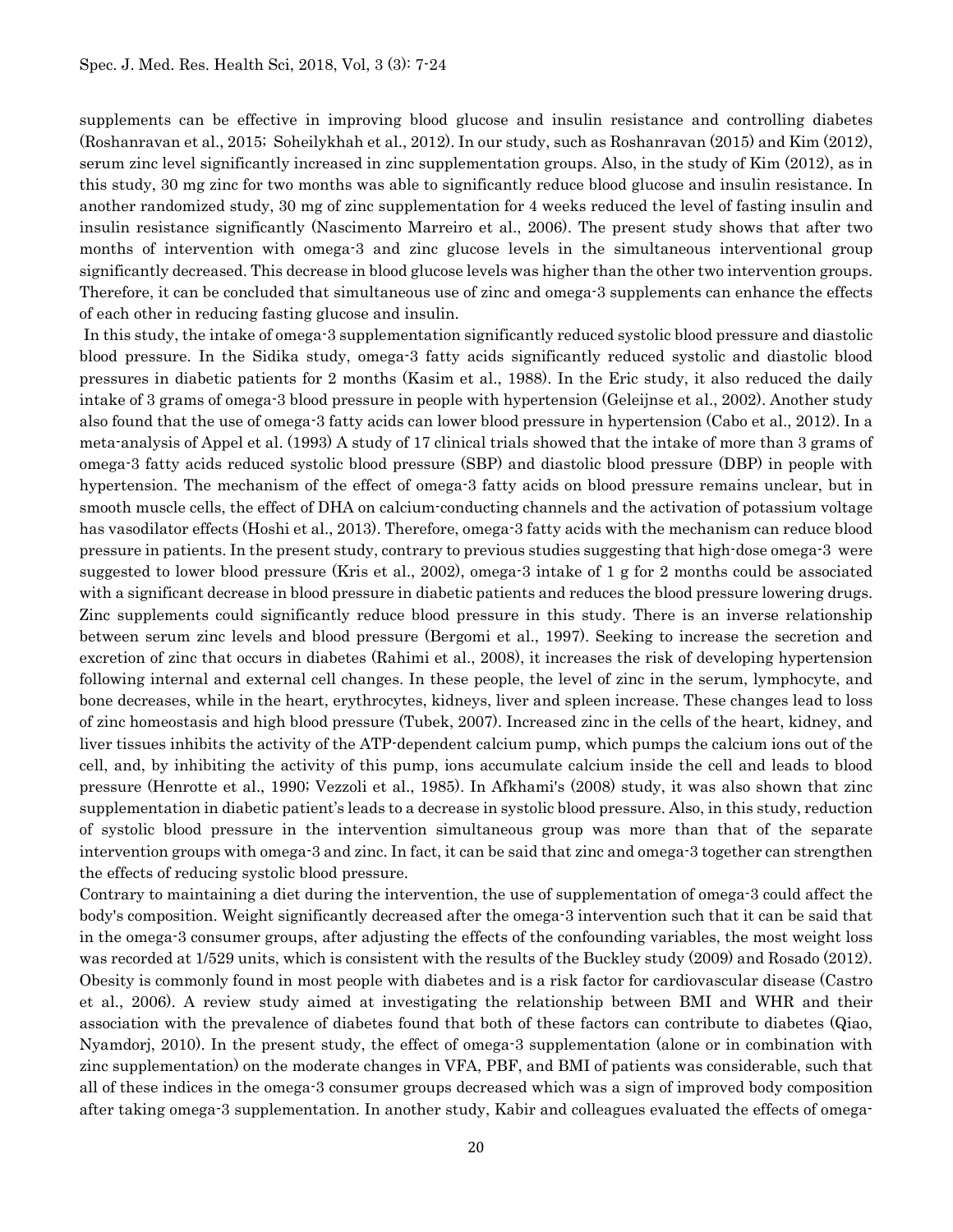3 fatty acids on 26 women with type 2 diabetes for 2 months. In this study, changes in body mass were not observed; however, the fat mass in the omega-3 group was dropped (Kabir et al., 2007). The average Inbody Score in the Zinc supplementation group increased by 1/666, indicating improvement in body composition, fat loss, and increased muscle and body mass after taking Zn, all of this is in the interest of using zinc supplementation to improve the health of people with diabetes. Kelishad et al. (2010) showed that receiving 20 mg zinc for eight weeks reduced body mass and weight in obese individuals. Song also showed that receiving 30 mg of zinc supplementation for 15 days' weight decreased significantly in obese subjects. However, in the study of Dilina, 30 mg of zinc supplementation did not affect the weight of subjects (Nascimento Marreiro et al., 2006). It seems that zinc decreases weight with the effect of the metabolism of leptin in the brain and the improvement of insulin sensitivity (Nascimento Marreiro et al., 2006; Ott, Shay, 2001).

Since the use of omega-3 and zinc in Iran is low and these nutrients in people with diabetes are lower than the general population, it seems that the use of these dietary supplements is associated with the improvement of their lives. On the other hand, in our study, we showed that the use of these two complement supplements may also increase beneficial effects

## References

- 1. Afkhami-Ardekani M, Karimi M, Mohammadi SM, Nourani F. Effect of zinc sulfate supplementation on lipid and glucose in type 2 diabetic patients. Pak J Nutr. 2008;7(4):550-3.
- 2. Alberti KGMM, Zimmet Pf. Definition, diagnosis and classification of diabetes mellitus and its complications. Part 1: diagnosis and classification of diabetes mellitus. Provisional report of a WHO consultation. Diabetic medicine. 1998;15(7):539-53.
- 3. Al-Maroof RA, Al-Sharbatti SS. Serum zinc levels in diabetic patients and effect of zinc supplementation on glycemic control of type 2 diabetics. Saudi medical journal. 2006;27(3):344-50.
- 4. Appel LJ, Miller ER, Seidler AJ, Whelton PK. Does Supplementation of Diet With'Fish Oil'Reduce Blood Pressure? A Meta-analysis of Controlled Clinical Trials. Archives of internal medicine. 1993;153(12):1429-38.
- 5. Axelrod L, Camuso J, Williams E, Kleinman K, Briones E, Schoenfeld D. Effects of a small quantity of ω-3 fatty acids on cardiovascular risk factors in NIDDM: a randomized, prospective, double-blind, controlled study. Diabetes care. 1994;17(1):37-44.
- 6. Axelrod L. Omega-3 fatty acids in diabetes mellitus: Gift from the sea? Diabetes. 1989;38(5):539-43.
- 7. Bergomi M, Rovesti S, Vinceti M, Vivoli R, Caselgrandi E, Vivoli G. Zinc and copper status and blood pressure. Journal of Trace Elements in Medicine and Biology. 1997;11(3):166-9.
- 8. Boden G. Free fatty acids and insulin secretion in humans. Current diabetes reports. 2005;5(3):167-70.
- 9. Buckley JD, Howe P. Anti-obesity effects of long-chain omega-3 polyunsaturated fatty acids. Obesity reviews. 2009;10(6):648-59.
- 10. Cabo J, Alonso R, Mata P. Omega-3 fatty acids and blood pressure. British Journal of Nutrition. 2012;107(S2): S195-S200.
- 11. Castro SHd, Mato HJd, Gomes MdB. Parâmetros antropométricos e síndrome metabólica em diabetes tipo 2. Arq Bras Endocrinol Metabol. 2006;50(3):450-5.
- 12. Coleman JE. Zinc proteins: enzymes, storage proteins, transcription factors, and replication proteins. Annual review of biochemistry. 1992;61(1):897-946.
- 13. Connor WE, Prince MJ, Ullmann D, Riddle M, Hatcher L, Smith FE, et al. The Hypotriglyceridemic Effect of Fish Oil in Adult‐Onset Diabetes without Adverse Glucose Control a. Annals of the New York Academy of Sciences. 1993;683(1):337-40.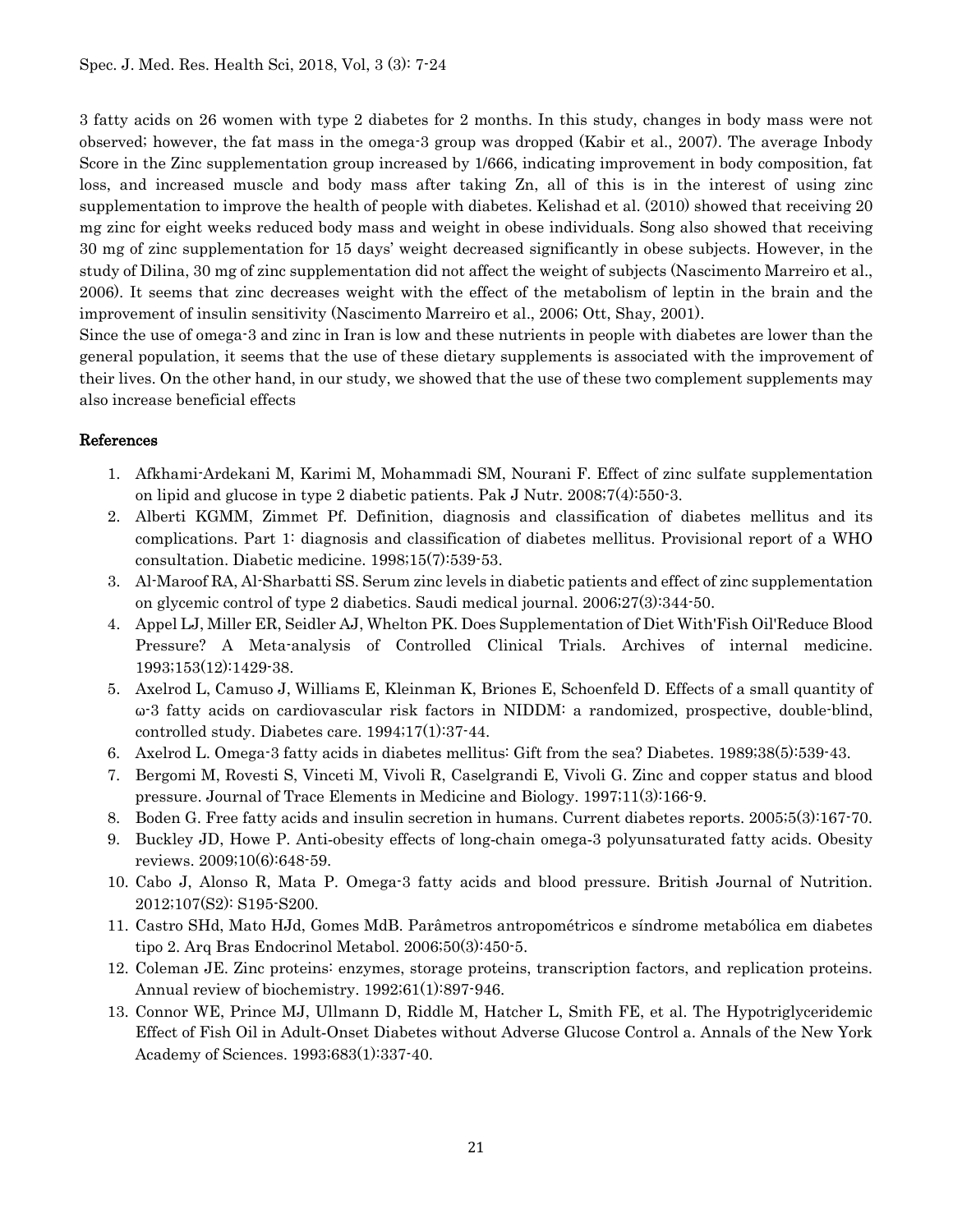- 14. Crochemore ICC, Souza AF, de Souza AC, Rosado EL. ω‐3 Polyunsaturated Fatty Acid Supplementation Does Not Influence Body Composition, Insulin Resistance, and Lipemia in Women with Type 2 Diabetes and Obesity. Nutrition in Clinical Practice. 2012;27(4):553-60.
- 15. Crook M. Type 2 diabetes mellitus: a disease of the innate immune system? An update. Diabetic Medicine. 2004;21(3):203-7.
- 16. Delarue J, LeFoll C, Corporeau C, Lucas D. N-3 long chain polyunsaturated fatty acids: a nutritional tool to prevent insulin resistance associated to type 2 diabetes and obesity? Reproduction Nutrition Development. 2004;44(3):289-99.
- 17. DeNino WF, Tchernof A, Dionne IJ, Toth MJ, Ades PA, Sites CK, et al. Contribution of abdominal adiposity to age-related differences in insulin sensitivity and plasma lipids in healthy nonobese women. Diabetes care. 2001;24(5):925-32.
- 18. do Nascimento Marreiro D, Geloneze B, Tambascia MA, Lerário AC, Halpern A, Cozzolino SMF. Effect of zinc supplementation on serum leptin levels and insulin resistance of obese women. Biological trace element research. 2006;112(2):109-18.
- 19. Farsi PF, Djazayery A, Eshraghian MR, Koohdani F, Saboor-Yaraghi AA, Derakhshanian H, et al. Effects of supplementation with omega-3 on insulin sensitivity and non-esterified free fatty acid (NEFA) in type 2 diabetic patients. Arquivos Brasileiros de Endocrinologia & Metabologia. 2014;58(4):335-40.
- 20. Foster M, Petocz P, Caterson ID, Samman S. Effects of zinc and α-linolenic acid supplementation on glycemia and lipidemia in women with type 2 diabetes mellitus: a randomized, double-blind, placebocontrolled trial. 2013.
- 21. Friedberg CE, Janssen MJ, Heine RJ, Grobbee DE. Fish oil and glycemic control in diabetes: a metaanalysis. Diabetes care. 1998;21(4):494-500.
- 22. Frithz G, Ronquist G. Increased red cell content of Zn2+ in essential hypertension. Acta Medica Scandinavica. 1979;205(1‐6):647-9.
- 23. Geleijnse JM, Giltay EJ, Grobbee DE, Donders AR, Kok FJ. Blood pressure response to fish oil supplementation: metaregression analysis of randomized trials. LWW; 2002.
- 24. Giugliano R, Millward D. The effects of severe zinc deficiency on protein turnover in muscle and thymus. British journal of nutrition. 1987;57(1):139-55.
- 25. Glauber H, Wallace P, Griver K, Brechtel G. Adverse metabolic effect of omega-3 fatty acids in noninsulin-dependent diabetes mellitus. Annals of internal medicine. 1988;108(5):663-8.
- 26. Grundt H, Nilsen D, Hetland Ø, Aarsland T, Baksaas I, Grande T, et al. Improvement of serum lipids and blood pressure during intervention with n‐3 fatty acids was not associated with changes in insulin levels in subjects with combined hyperlipidaemia. Journal of internal medicine. 1995;237(3):249-59.
- 27. Harlan WR, Landis JR, Schmouder RL, Goldstein NG, Harlan LC. Blood lead and blood pressure: relationship in the adolescent and adult US population. Jama. 1985;253(4):530-4.
- 28. Heine RJ. Dietary fish oil and insulin action in humans. Annals of the New York Academy of Sciences. 1993;683(1):110-21.
- 29. Henrotte J, Santarromana M, Franck G, Bourdon R. Blood and tissue zinc levels in spontaneously hypertensive rats. Journal of the American College of Nutrition. 1990;9(4):340-3.
- 30. Hoshi T, Wissuwa B, Tian Y, Tajima N, Xu R, Bauer M, et al. Omega-3 fatty acids lower blood pressure by directly activating large-conductance Ca2+-dependent K+ channels. Proceedings of the National Academy of Sciences. 2013;110(12):4816-21.
- 31. Howe PR. Dietary fats and hypertension focus on fish oil. Annals of the New York Academy of Sciences. 1997;827(1):339-52.
- 32. Kabir M, Skurnik G, Naour N, Pechtner V, Meugnier E, Rome S, et al. Treatment for 2 mo with n− 3 polyunsaturated fatty acids reduces adiposity and some atherogenic factors but does not improve insulin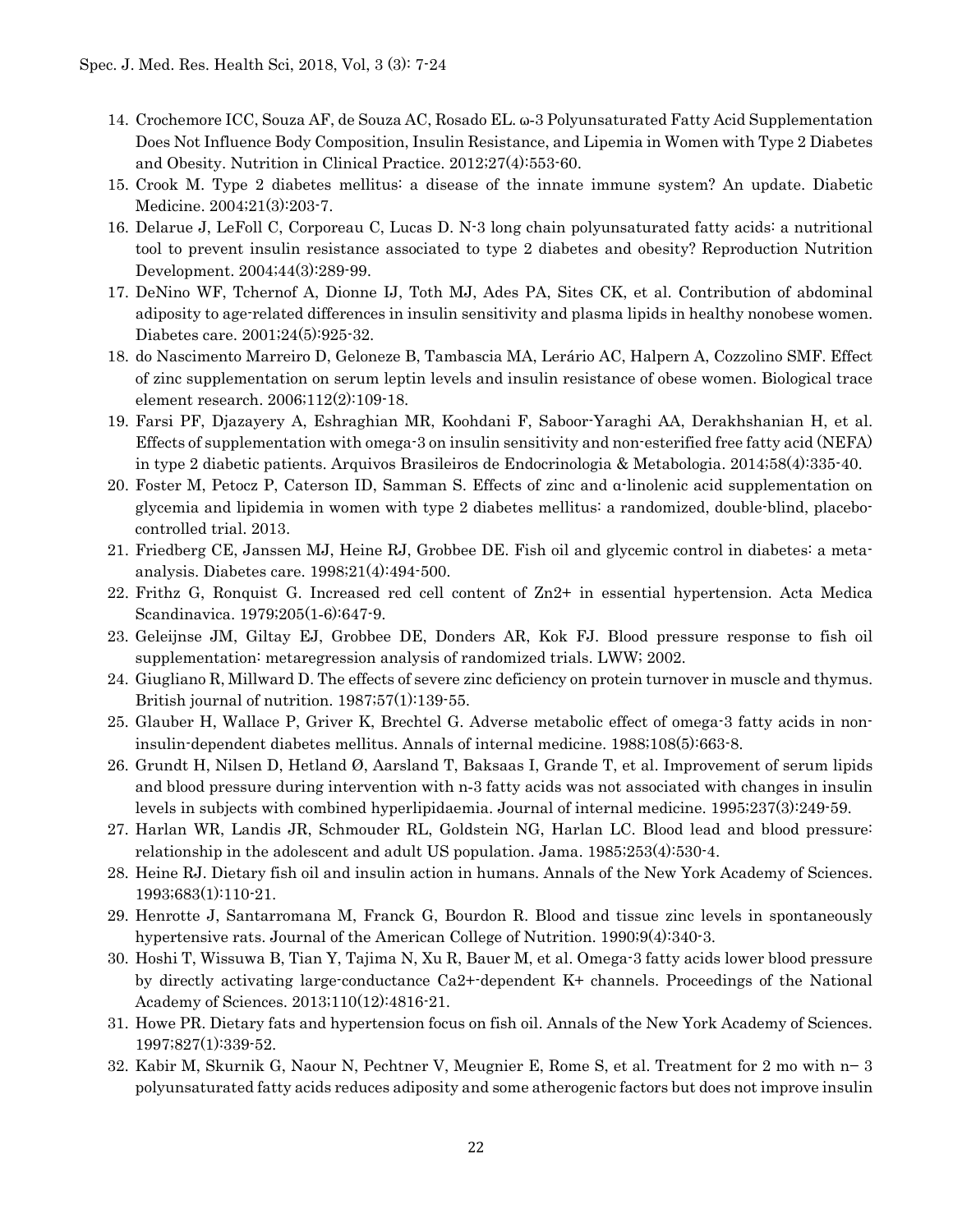sensitivity in women with type 2 diabetes: a randomized controlled study–. The American journal of clinical nutrition. 2007;86(6):1670-9.

- 33. Kamali B, Hajiabolhassan F, Fatahi J, Nasliesfahani E, Sarafzadeh J, Faghihzadeh S. Comparing the vestibular evoked myogenic potentials in patients with type Ι diabetes mellitus and normal people. Auditory and Vestibular Research. 2017;22(2):94-103.
- 34. Kasim SE, Stern B, Khilnani S, Mclin P, Baciorowski S, JEN K-LC. Effects of omega-3 fish oils on lipid metabolism, glycemic control, and blood pressure in type II diabetic patients. The Journal of Clinical Endocrinology & Metabolism. 1988;67(1):1-5.
- 35. Kasim SE. Dietary marine fish oils and insulin action in type 2 diabetes. Annals of the New York Academy of Sciences. 1993;683(1):250-7.
- 36. Katz A, Nambi SS, Mather K, Baron AD, Follmann DA, Sullivan G, et al. Quantitative insulin sensitivity check index: a simple, accurate method for assessing insulin sensitivity in humans. The Journal of Clinical Endocrinology & Metabolism. 2000;85(7):2402-10.
- 37. Kelishadi R, Hashemipour M, Adeli K, Tavakoli N, Movahedian-Attar A, Shapouri J, et al. Effect of zinc supplementation on markers of insulin resistance, oxidative stress, and inflammation among prepubescent children with metabolic syndrome. Metabolic syndrome and related disorders. 2010;8(6):505-10.
- 38. Kim J, Lee S. Effect of zinc supplementation on insulin resistance and metabolic risk factors in obese Korean women. Nutrition research and practice. 2012;6(3):221-5.
- 39. Koh KK, Quon MJ, Shin K-C, Lim S, Lee Y, Sakuma I, et al. Significant differential effects of omega-3 fatty acids and fenofibrate in patients with hypertriglyceridemia. Atherosclerosis. 2012;220(2):537-44.
- 40. Kris-Etherton PM, Harris WS, Appel LJ. Fish consumption, fish oil, omega-3 fatty acids, and cardiovascular disease. circulation. 2002;106(21):2747-57.
- 41. Lovejoy JC. The influence of dietary fat on insulin resistance. Current diabetes reports. 2002;2(5):435- 40.
- 42. Maes M, Christophe A, Delanghe J, Altamura C, Neels H, Meltzer HY. Lowered ω3 polyunsaturated fatty acids in serum phospholipids and cholesteryl esters of depressed patients. Psychiatry research. 1999;85(3):275-91.
- 43. Mahan LK, Escott-Stump S. Krause's food & nutrition therapy: Saunders. Elsevier St. Louis, Mo; 2008.
- 44. Malasanos TH, Stacpoole PW. Biological effects of ω-3 fatty acids in diabetes mellitus. Diabetes care. 1991;14(12):1160-79.
- 45. Mori TA, Bao DQ, Burke V, Puddey IB, Watts GF, Beilin LJ. Dietary fish as a major component of a weight-loss diet: effect on serum lipids, glucose, and insulin metabolism in overweight hypertensive subjects–. The American journal of clinical nutrition. 1999;70(5):817-25.
- 46. Mori TA, Watts GF, Burke V, Hilme E, Puddey IB, Beilin LJ. Differential effects of eicosapentaenoic acid and docosahexaenoic acid on vascular reactivity of the forearm microcirculation in hyperlipidemic, overweight men. Circulation. 2000;102(11):1264-9.
- 47. Morris MC, Sacks F, Rosner B. Does fish oil lower blood pressure? A meta-analysis of controlled trials. Circulation. 1993;88(2):523-33.
- 48. Organization WH. Global report on diabetes: World Health Organization; 2016.
- 49. Ott ES, Shay NF. Zinc deficiency reduces leptin gene expression and leptin secretion in rat adipocytes. Experimental Biology and Medicine. 2001;226(9):841-6.
- 50. Prince MJ, Deeg MA. Do n-3 fatty acids improve glucose tolerance and lipemia in diabetics? Current opinion in lipidology. 1997;8(1):7-11.
- 51. Qiao Q, Nyamdorj R. Is the association of type II diabetes with waist circumference or waist-to-hip ratio stronger than that with body mass index? European journal of clinical nutrition. 2010;64(1):30.
- 52. Rahimi SF, Mousavi FZ, Davari TF. Serum Zinc Levels in Gestational Diabetes. 2008.